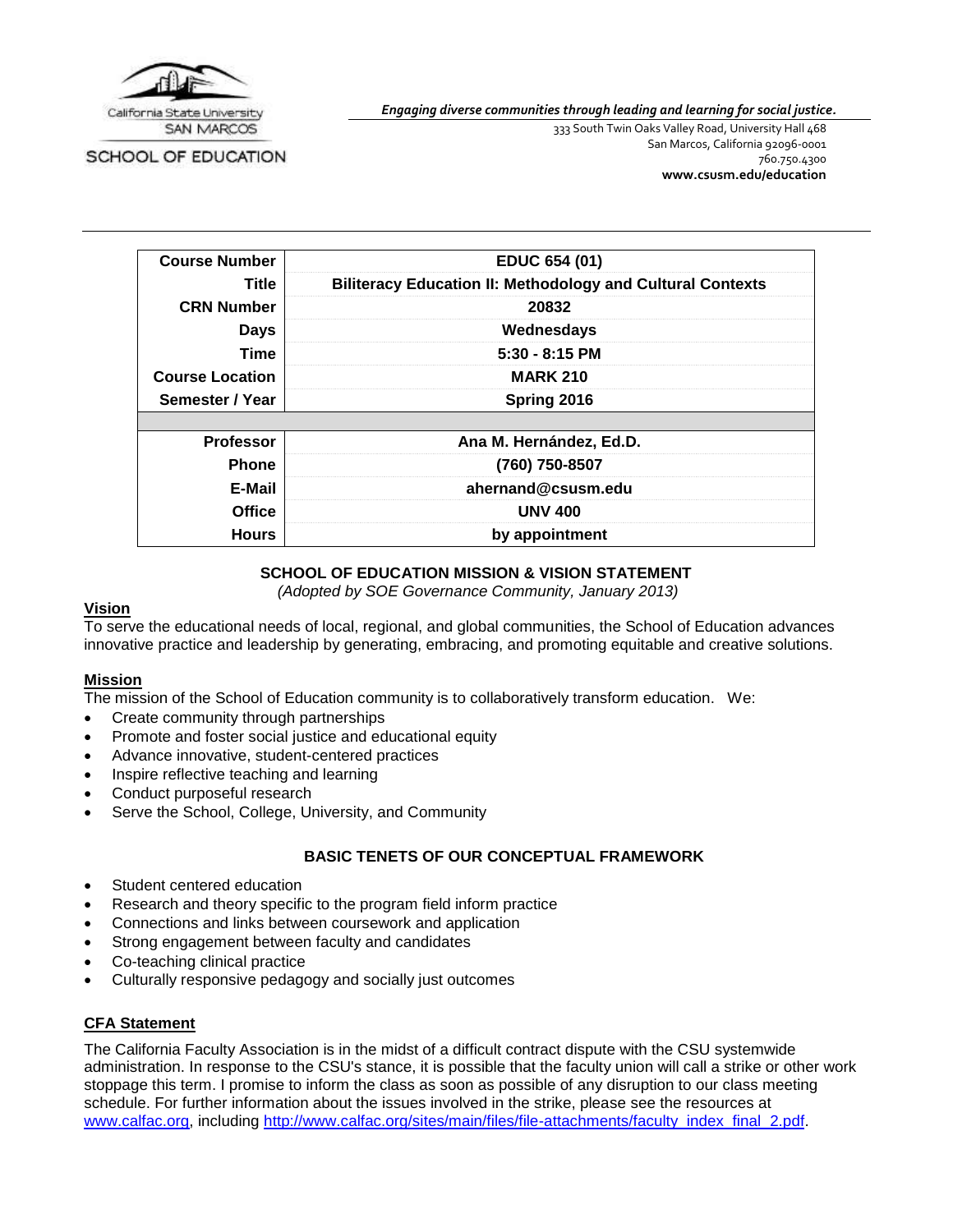# **Table of Contents**

## **COURSE DESCRIPTION | DESCRIPCIÓN del CURSO**

<span id="page-1-0"></span>Este curso, llevado a cabo en español, aborda la metodología bilingüe y los contextos culturales para la educación bilingüe y el bilingüismo en las escuelas públicas de California. La teoría, la pedagogía y los principios de la adquisición del segundo idioma se examinan incluyendo inter e intra-comunicación, la transferencia y la interrelación de los dominios del lenguaje. El curso explora el papel socio-político, histórico y económico que los latinos y la cultura latina como la implicación para el aprendizaje y la enseñanza en las escuelas públicas de California y los Estados Unidos.

#### <span id="page-1-1"></span>**Course Prerequisites**

Admission to a School of Education Teacher Credential Program or hold a valid CA Teaching Credential.

#### <span id="page-1-2"></span>**Course Objectives | Objetivos del curso**

- 1. Entender la interrelación entre los cuatro dominios del lenguaje (escuchar, hablar, leer y escribir) y conocer las formas y funciones del lenguaje
- 2. Planificar, desarrollar, implementar y evaluar la instrucción del contenido con estándares de la lengua primaria (español) y el segundo idioma (inglés)
- 3. Emplear una variedad de estrategias de enseñanza y evaluación, correspondientes a los niveles de competencia lingüística de los estudiantes, que fomentan habilidades para el pensamiento crítico
- 4. Desarrollar una comprensión del conocimiento de la comunicación intercultural y la interacción de los estudiantes por medio de una educación que es sensible a sus lenguajes y culturas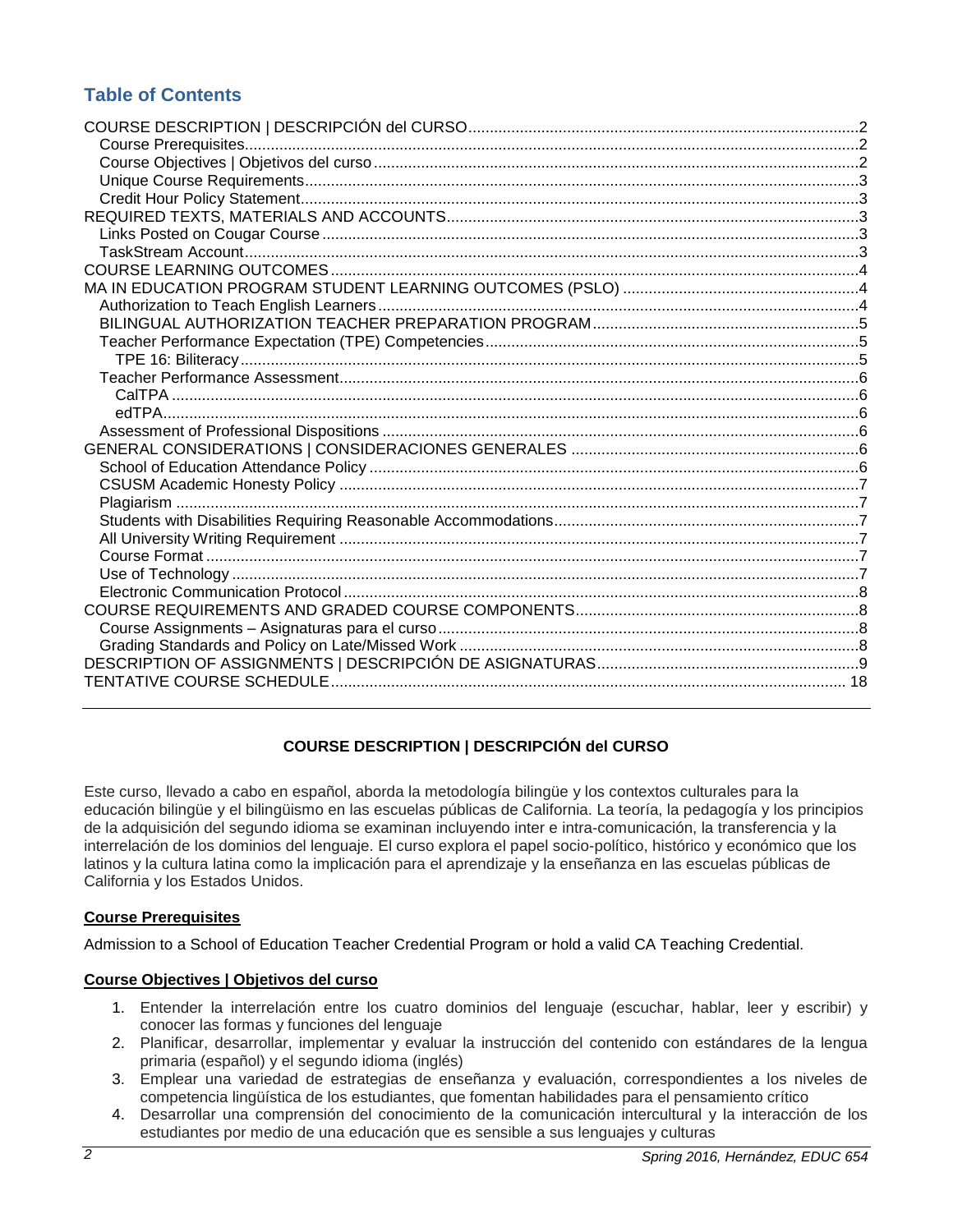- 5. Evaluar, seleccionar, utilizar y adaptar materiales que han sido adoptados por el estado o contienen estándares comunes (Common Core State Standards), así como otros materiales suplementarios
- 6. Demostrar la capacidad de utilizar una variedad de criterios para la selección de materiales de instrucción, para evaluar el contexto local apropiado y aumentar los recursos cuando no son disponibles
- 7. Desarrollar conocimientos de los candidatos sobre las tradiciones, los oficios, el estatus y los patrones de comunicación entre diversas culturas, países de origen y en los Estados Unidos
- 8. Desarrollar una comprensión de las relaciones e interacciones interculturales o intraculturales, así como las contribuciones de la cultura de énfasis en California y los Estados Unidos
- 9. Conocer los principales acontecimientos históricos, políticos, económicos, religiosos y educativos que influyen en las experiencias de socialización y aculturación de grupos diversos en California y los EE.UU.
- 10. Demostrar un conocimiento del país/países de origen, incluyendo las barreras geográficas, y los patrones demográficos y lingüísticos, y las formas en que éstos afectan a las tendencias de la migración, la inmigración y el asentamiento en los Estados Unidos

#### <span id="page-2-0"></span>**Unique Course Requirements**

None.

## <span id="page-2-1"></span>**Credit Hour Policy Statement**

This course is delivered in a face-to-face instruction. Students are expected to spend a minimum of two hours outside of the classroom each week for each unit of credit engaged in learning. For courses with a "lecture" mode of instruction over an entire semester, each unit of credit corresponds to an 'hour' of class-time and two hours of student learning outside of class.

## **REQUIRED TEXTS, MATERIALS AND ACCOUNTS**

<span id="page-2-2"></span>Reyes, M. (2011). *Words were all we had: Becoming biliterate against the odds.* NY: Teachers College Press. ISBN 978-0807751800.

Nazario, S. (2014). Enrique's journey. NY: Random House Trade Paperbacks. ISBN 978-0812971781.

#### **Cougar Course/Library Material Available – online text**

Otras lecturas sobre la educación bilingüe, el bilingüismo y la metodología se encuentran en nuestro Curso Cougar. Vean las lecturas asignadas en nuestro calendario del curso al final de este plan de estudios.

#### <span id="page-2-3"></span>**Links Posted on Cougar Course**

- Free Download CA Common Core en Español<https://commoncore-espanol.sdcoe.net/Home>
- Free Download 2012 English Language Development Standards for California Public Schools K-12 from the CDE website at<http://www.cde.ca.gov/sp/el/er/eldstandards.asp>
- Free Download Appendices A-D and Glossary from 2012 ELD Standards at <http://www.cde.ca.gov/sp/el/er/eldstandards.asp>
- Free Download Adopted *ELA/ELD Framework* Chapters at <http://www.cde.ca.gov/ci/rl/cf/elaeldfrmwrksbeadopted.asp>
- Free Download CA Common Core State Standard, California Department of Education Common Core at [www.cde.a.gov/re/cc](http://www.cde.a.gov/re/cc)
- Free *eStandards*  California Common Core and ELD State Standards app

#### <span id="page-2-4"></span>**TaskStream Account**

You will need a TaskStream account to upload your Bilingual Authorization signature assignments. Login is BLA15-16. See course assignments to determine which ones need to be uploaded to TaskStream.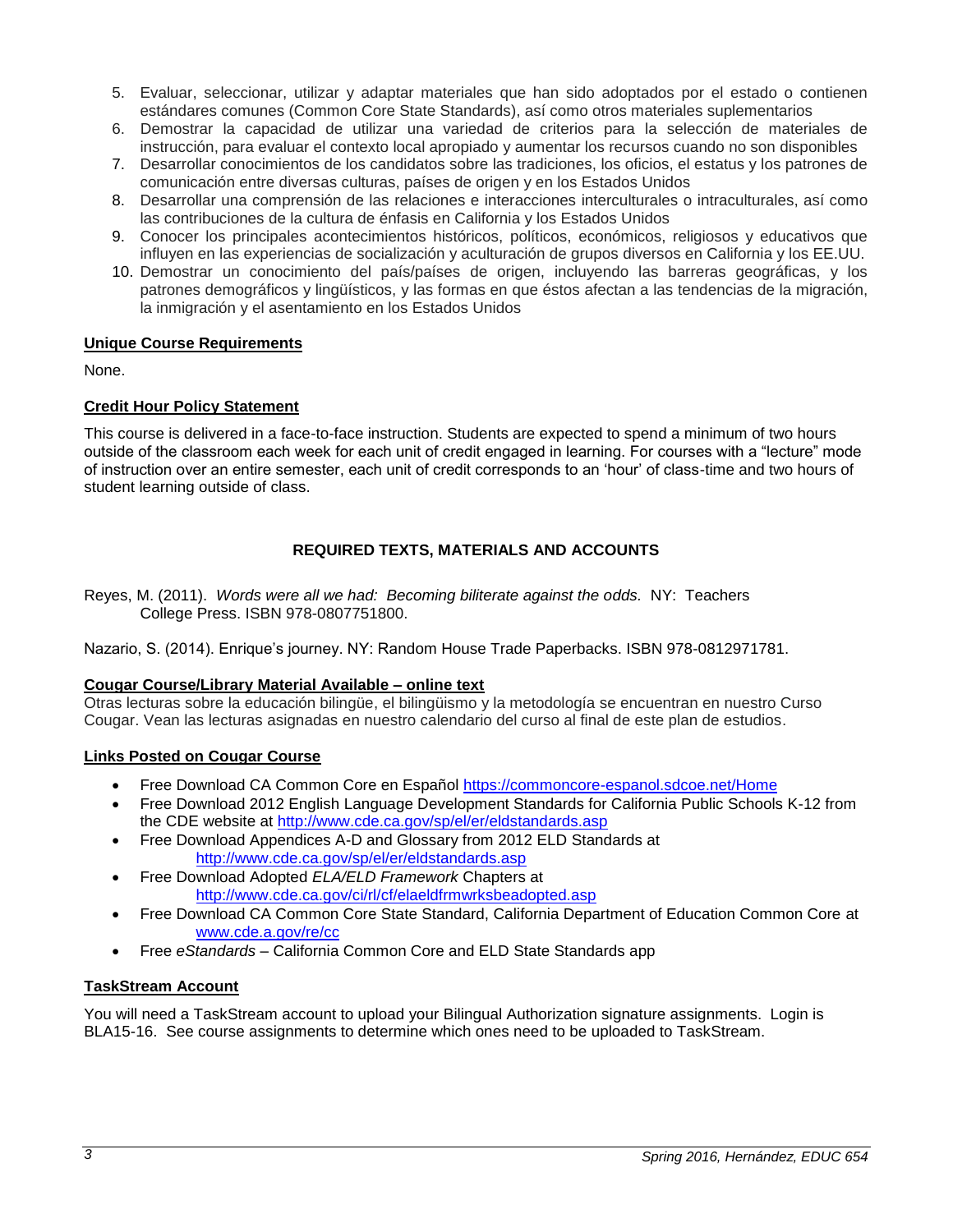## **COURSE LEARNING OUTCOMES**

<span id="page-3-0"></span>Upon successful completion of this course, students will be able to (SWBAT):

- SWBAT understand the interrelationship between the four domains of language (listening, speaking, reading and writing) and know the forms and functions of language through a unit plan development.
- SWABT plan, develop, implement and evaluate instruction content standards in primary language (Spanish) and the second language (English) through a thematic unit plan and TPE 16 reflection..
- SWABT use a variety of teaching strategies and evaluation for levels of language proficiency of students, fostering critical thinking skills through a thematic unit plan and reading reflections.
- SWBAT develop a comprehensive knowledge of intercultural communication and interaction of students through education that is sensitive to their languages and cultures through a thematic unit plan and photo story.
- SWBAT evaluate, select, use and adapt materials that have been adopted by the state or contain common standards (Common Core State Standards) and other supplementary instructional materials through a thematic unit lesson plans.
- SWBAT demonstrate the ability to use a variety of criteria for the selection of instructional materials, to assess the appropriate local context and increase resources when they are not suitable or available through readings and reflections.
- SWBAT develop knowledge of the candidates on the traditions, crafts, status and patterns of communication between different cultures, countries and the United States through research paper and presentation.
- SWBAT develop an understanding of intracultural and intercultural relations or interactions, as well as contributions to the culture of emphasis on California and the United States through readings and reflections.
- SWBAT know the major historical events, political, economic, religious and educational influence of socialization and acculturation experiences of various groups in California and the US through research paper and presentation.
- SWBAT demonstrate knowledge of the country / countries of origin, including geographical barriers, and demographic and linguistic patterns, and the ways in which they affect migration trends, immigration and settlement in the United States through research paper and presentation.

## **MA IN EDUCATION PROGRAM STUDENT LEARNING OUTCOMES (PSLO)**

<span id="page-3-1"></span>The Master of Arts in Education Program assesses four (4) Program Student Learning Outcomes (PSLO).

- **PSLO 1: Professional Dispositions** (EDUC 602, 622 & prior to enrollment in EDUC 698)
	- **PSLO 2: Leadership Skills** (EDUC 602)
	- **PSLO 3: Analyze Research** (EDUC 622)
	- **PSLO 4: Integrate Research** (EDUC 698)

#### <span id="page-3-2"></span>**Authorization to Teach English Learners**

#### **La autorización para enseñar a estudiantes que aprenden inglés como segunda lengua**

<span id="page-3-3"></span>Este programa de certificación ha sido específicamente diseñado para preparar a los maestros en la diversidad de las lenguas que se encuentran en las escuelas públicas de California. La autorización para enseñar a los estudiantes que aprenden inglés como segunda lengua (English Learners) se cumple a través de la infusión de contenidos y experiencias dentro del programa de credencial/certificación, así como cursos adicionales. Los estudiantes que completen con éxito este programa reciben una credencial con la autorización para enseñar a estudiantes que aprenden inglés como segunda lengua (English Learners). *(Approved by CCTC in SB 2042 Program Standards, August 02)*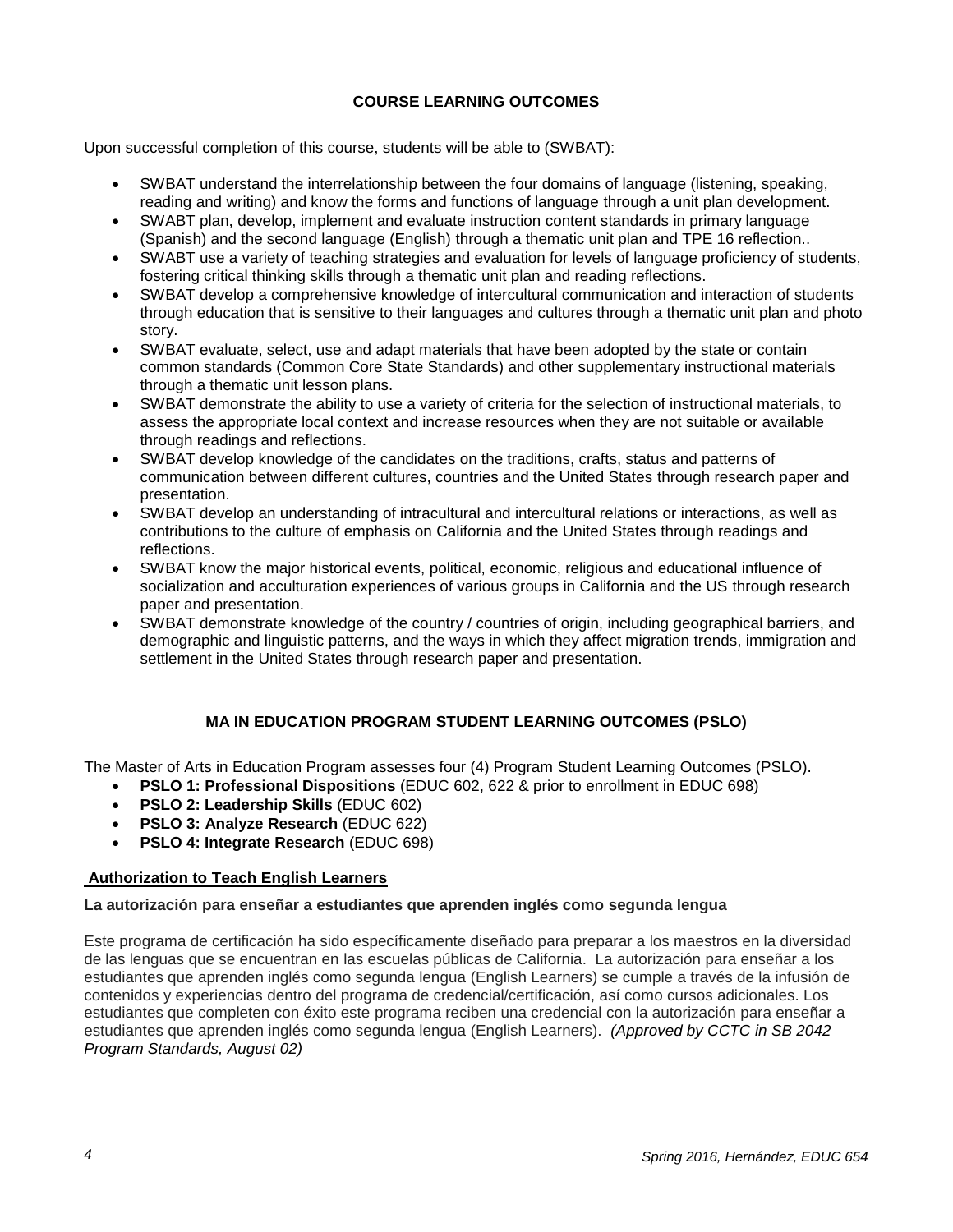#### **BILINGUAL AUTHORIZATION TEACHER PREPARATION PROGRAM**

**Este curso se ajusta a las siguientes normas para el Programa de Preparación de Maestros** con **Autorización Bilingüe (***Bilingual Authorization Teacher Preparation Program):*

#### **Standard 4: Bilingual Methodology** (partially fulfilled in this course)

**Estándar 4: La metodología bilingüe** (parcialmente cumplida en este curso)

El programa de preparación de maestros bilingües prepara a los candidatos bilingües para comprender la interrelación entre los cuatro dominios del lenguaje (escuchar, hablar, leer y escribir) y conocer las formas y funciones del lenguaje. El programa también prepara a los candidatos para planear, desarrollar, implementar y evaluar los estándares alineados con la instrucción de la lengua materna, el segundo idioma y el contenido. Los candidatos están preparados para emplear una variedad de estrategias de enseñanza y evaluaciones correspondientes a los niveles de competencia lingüística de los alumnos, que promuevan las habilidades del pensamiento crítico. El programa asegura que los candidatos bilingües adquieran un conocimiento de los modelos de enseñanza bilingüe, las estrategias de enseñanza y los materiales adecuados para la instrucción y la evaluación.

Además, el programa desarrolla la comprensión de los candidatos bilingües en el conocimiento de la comunicación intercultural y la interacción lingüística. El programa de preparación de maestros bilingües además prepara a los candidatos a evaluar, seleccionar, utilizar y adaptar materiales adoptados y aprobados por el estado de CA, así como otros materiales de instrucción suplementaria. El programa ofrece oportunidades para que los candidatos demuestren la capacidad de utilizar una variedad de criterios para la selección de materiales de instrucción, para adaptar los materiales y las maneras apropiadas de usarlos en sus contextos locales y para aumentar los recursos que no sean aptos o disponibles.

#### **Standard 5: Culture of Emphasis**

#### *Estándar 5: Cultura de Énfasis*

El programa de preparación para maestros bilingües desarrolla el conocimiento de los candidatos sobre las tradiciones, los oficios, el estatus y los patrones de comunicación de la cultura de énfasis como parte de la experiencia en el país o países de origen y en los Estados Unidos. Se incluyen en ese conocimiento la comprensión de las relaciones e interacciones interculturales, intraculturales, así como las contribuciones de la cultura de énfasis en California y los Estados Unidos. También se incluye el conocimiento de los principales acontecimientos históricos, políticos, económicos, religiosos y educativos que influyen en las experiencias de socialización y aculturación de los grupos beneficiarios en California y los EE.UU. Los candidatos demuestran conocimiento del país/países de origen, incluyendo las barreras geográficas, patrones demográficos y lingüísticos, y las formas en que éstos afectan las tendencias de la migración, la inmigración y el asentamiento en los Estados Unidos.

#### <span id="page-4-0"></span>**Teacher Performance Expectation (TPE) Competencies**

The course objectives, assignments, and assessments have been aligned with the CTC standards for Multiple Subject Credential. This course is designed to help teachers seeking a California teaching credential to develop the skills, knowledge, and attitudes necessary to assist schools and district in implementing effective programs for all students. The successful candidate will be able to merge theory and practice in order to realize a comprehensive and extensive educational program for all students. You will be required to formally address the following TPEs in this course:

#### <span id="page-4-1"></span>**TPE 16: Biliteracy**

Candidates for the teaching credential who desire advanced certification in the area of biliteracy will be able to pursue "An Advanced Certificate in Biliteracy Education," entailing preparation on addressing the needs of English learners while demonstrating proficiency in English and Spanish. Candidates, upon completion of the program, will be able to know and apply first and second language pedagogical theories, principles, and instructional practices for biliteracy programs. It is expected that candidates will become experts in program design, curriculum development, implementation, and evaluation of program effectiveness. Candidates will also become knowledgeable in assessing and addressing the needs of biliterate students, to include cognition, cultural differences, and language development. It is the expectation of this Certification that the primary languages will be maintained and enhanced as a second language is added in an effort to create students who are proficient in two languages.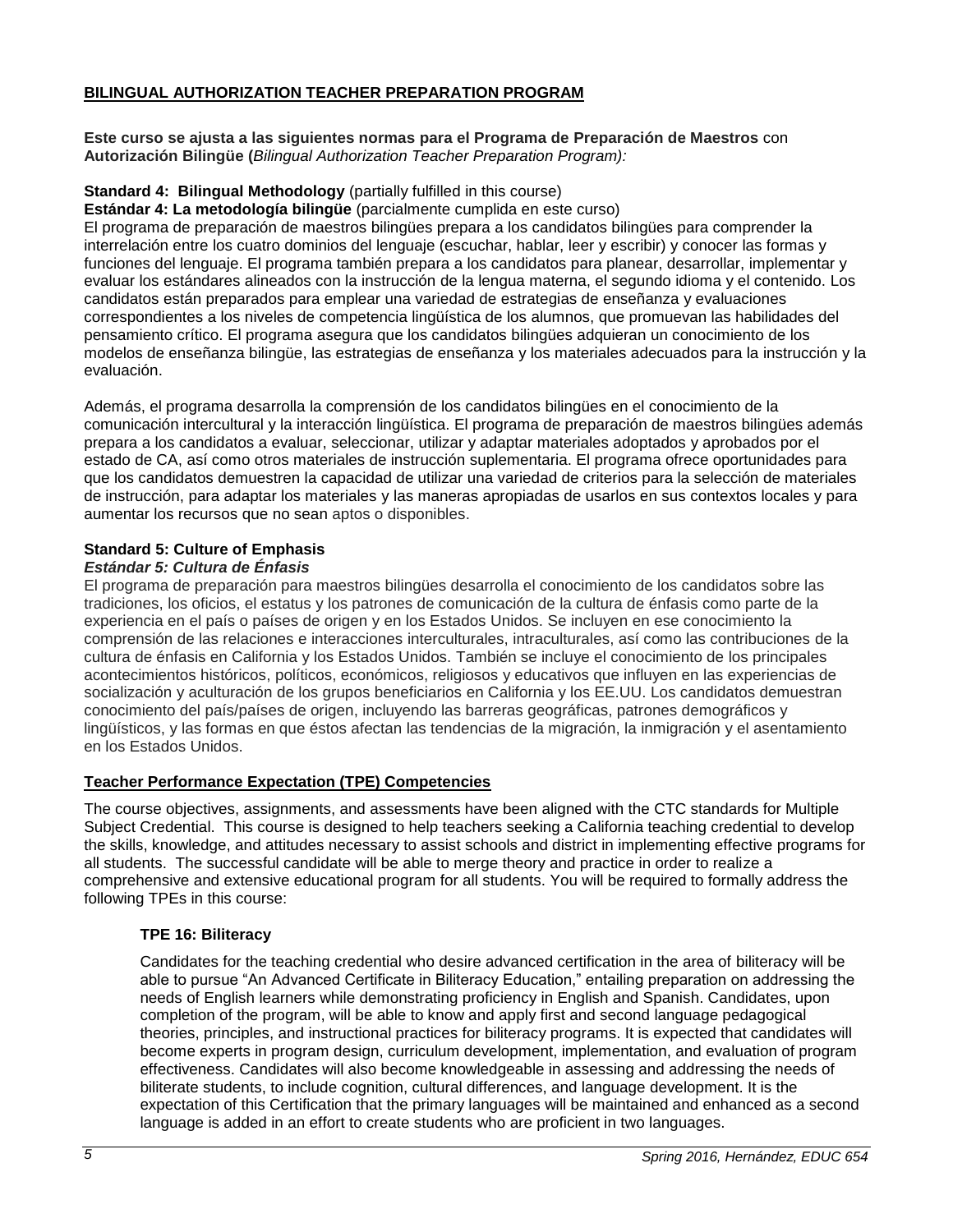#### <span id="page-5-0"></span>**Teacher Performance Assessment**

Beginning July 1, 2008 all California credential candidates must successfully complete a state-approved Teacher Performance Assessment (TPA), as part of the credential program of preparation. During the 2015-16 academic year the CSUSM credential programs will use either the CalTPA (California Teacher Performance Assessment) or the edTPA (Educative Teacher Performance Assessment).

<span id="page-5-1"></span>Check with your program coordinator to determine which assessment is used for your credential program.

### **CalTPA**

To assist with your successful completion of the CalTPA, a series of informational seminars are offered over the course of the program. TPA related questions and logistical concerns are to be addressed during the seminars. Your attendance to TPA seminars will greatly contribute to your success on the assessment. The CalTPA Candidate Handbook, TPA seminar schedule, and other TPA support materials may be found on the SOE website:

<span id="page-5-2"></span><http://www.csusm.edu/education/CalTPA/ProgramMaterialsTPA.html> **edTPA**

Beginning in fall 2015, for newly entering initial candidates, the CSUSM assessment system is the edTPA. To assist with your successful completion of the edTPA, a capstone class is part of your curriculum. In this class edTPA related questions and logistical concerns are addressed. Additional support materials are available on the edTPA website: [http://www.edtpa.com/PageView.aspx?f=GEN\\_Candidates.html](http://www.edtpa.com/PageView.aspx?f=GEN_Candidates.html)

Additionally, to support your success in your credential program and with TPA, SOE classes use common pedagogical language, lesson plans (lesson designs), and unit plans (unit designs).

#### <span id="page-5-3"></span>**Assessment of Professional Dispositions**

Assessing a candidate's dispositions within a professional preparation program is recognition that teaching and working with learners of all ages requires not only specific content knowledge and pedagogical skills, but positive attitudes about multiple dimensions of the profession. The School of Education has identified six dispositions – social justice and equity, collaboration, critical thinking, professional ethics, reflective teaching and learning, and life-long learning—and developed an assessment rubric. For each dispositional element, there are three levels of performance - *unacceptable*, *initial target*, and *advanced target*. The description and rubric for the three levels of performance offer measurable behaviors and examples.

The assessment is designed to provide candidates with ongoing feedback for their growth in professional dispositions and includes a self-assessment by the candidate. The dispositions and rubric are presented, explained and assessed in one or more designated courses in each program as well as in clinical practice. Based upon assessment feedback candidates will compose a reflection that becomes part of the candidate's Teaching Performance Expectation portfolio. Candidates are expected to meet the level of *initial target* during the program.

#### **GENERAL CONSIDERATIONS | CONSIDERACIONES GENERALES**

#### <span id="page-5-5"></span><span id="page-5-4"></span>**School of Education Attendance Policy**

Due to the dynamic and interactive nature of courses in the School of Education, all candidates are expected to attend all classes and participate actively. At a minimum, candidates must attend more than 80% of class time, or s/he may not receive a passing grade for the course at the discretion of the instructor. Individual instructors may adopt more stringent attendance requirements. Should the candidate have extenuating circumstances, s/he should contact the instructor as soon as possible. *(Adopted by the COE Governance Community, December, 1997).*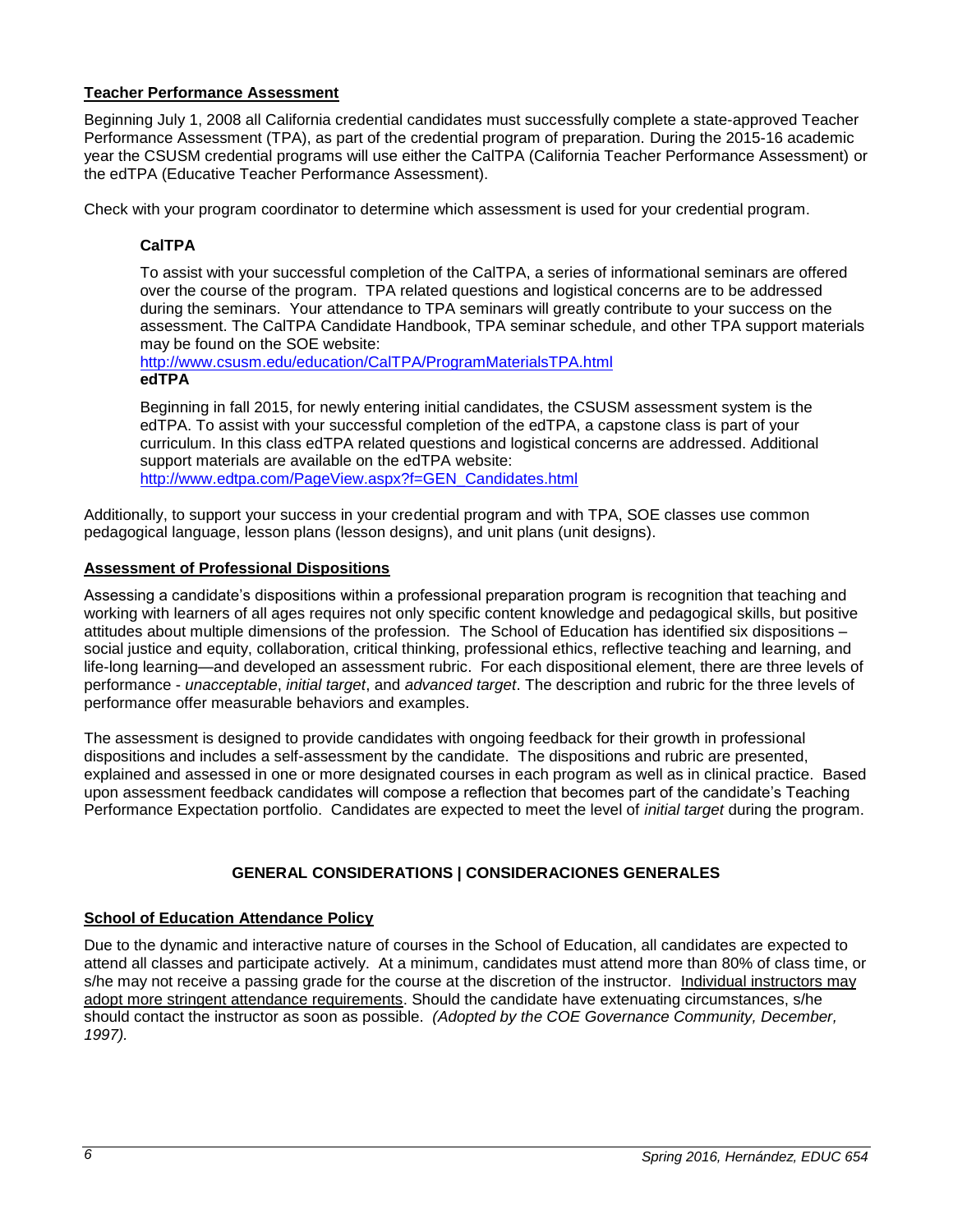For this course: Students missing more than one class session cannot earn an A or A-. Students missing more than two class sessions cannot earn a B or B+. Arriving late or leaving early by more than 20 minutes to class counts as an absence. Illness and emergencies are considered on a case-by-case basis. However, notifying the instructor does not constitute an excuse. All assignments must be turned in on due date even in case of an absence. Unless extraordinary circumstances are made known, this is not negotiable.

## <span id="page-6-0"></span>**CSUSM Academic Honesty Policy**

Students will be expected to adhere to standards of academic honesty and integrity, as outlined in the Student Academic Honesty Policy. All assignments must be original work, clear and error-free. All ideas/material that are borrowed from other sources must have appropriate references to the original sources. Any quoted material should give credit to the source and be punctuated accordingly.

Academic Honesty and Integrity: Students are responsible for honest completion and representation of their work. Your course catalog details the ethical standards and penalties for infractions. There will be zero tolerance for infractions. If you believe there has been an infraction by someone in the class, please bring it to the instructor's attention. The instructor reserves the right to discipline any student for academic dishonesty, in accordance with the general rules and regulations of the university. Disciplinary action may include the lowering of grades and/or the assignment of a failing grade for an exam, assignment, or the class as a whole.

Incidents of Academic Dishonesty will be reported to the Dean of Students. Sanctions at the University level may include suspension or expulsion from the University. Refer to the full Academic Honesty Policy at: [http://www.csusm.edu/policies/active/documents/Academic\\_Honesty\\_Policy.html](http://www.csusm.edu/policies/active/documents/Academic_Honesty_Policy.html)

For this class: All written work and oral presentation assignments must be original work. All ideas/materials that are borrowed from other sources must have appropriate references to the original sources. Any quoted material should give credit to the source and be punctuated with quotation marks.

## <span id="page-6-1"></span>**Plagiarism**

As an educator, it is expected that each candidate will do his/her own work, and contribute equally to group projects and processes. Plagiarism or cheating is unacceptable under any circumstances. If you are in doubt about whether your work is paraphrased or plagiarized see the Plagiarism Prevention for Students website [http://library.csusm.edu/plagiarism/index.html.](http://library.csusm.edu/plagiarism/index.html) If there are questions about academic honesty, please consult the University catalog.

## <span id="page-6-2"></span>**Students with Disabilities Requiring Reasonable Accommodations**

Candidates with disabilities who require reasonable accommodations must be approved for services by providing appropriate and recent documentation to the Office of Disabled Student Services (DSS). This office is located in Craven Hall 4300, and can be contacted by phone at (760) 750-4905, or TTY (760) 750-4909. Candidates authorized by DSS to receive reasonable accommodations should meet with their instructor during office hours or, in order to ensure confidentiality, in a more private setting.

## <span id="page-6-3"></span>**All University Writing Requirement**

Writing requirements for this class will be met as described in the assignments. Every 3-unit course at the university, including this one, must have a writing requirement of at least 2500 words.

#### <span id="page-6-4"></span>**Course Format**

This course format is offered in a traditional face-to-face instruction following a 16-week cycle.

#### <span id="page-6-5"></span>**Use of Technology**

Candidates are expected to demonstrate competency in the use of various forms of technology (i.e. word processing, electronic mail, Moodle, use of the Internet, and/or multimedia presentations). Specific requirements for course assignments with regard to technology are at the discretion of the instructor. Keep a digital copy of all assignments for use in your teaching portfolio. All assignments will be submitted online, and some will be submitted in hard copy as well. Details will be given in class.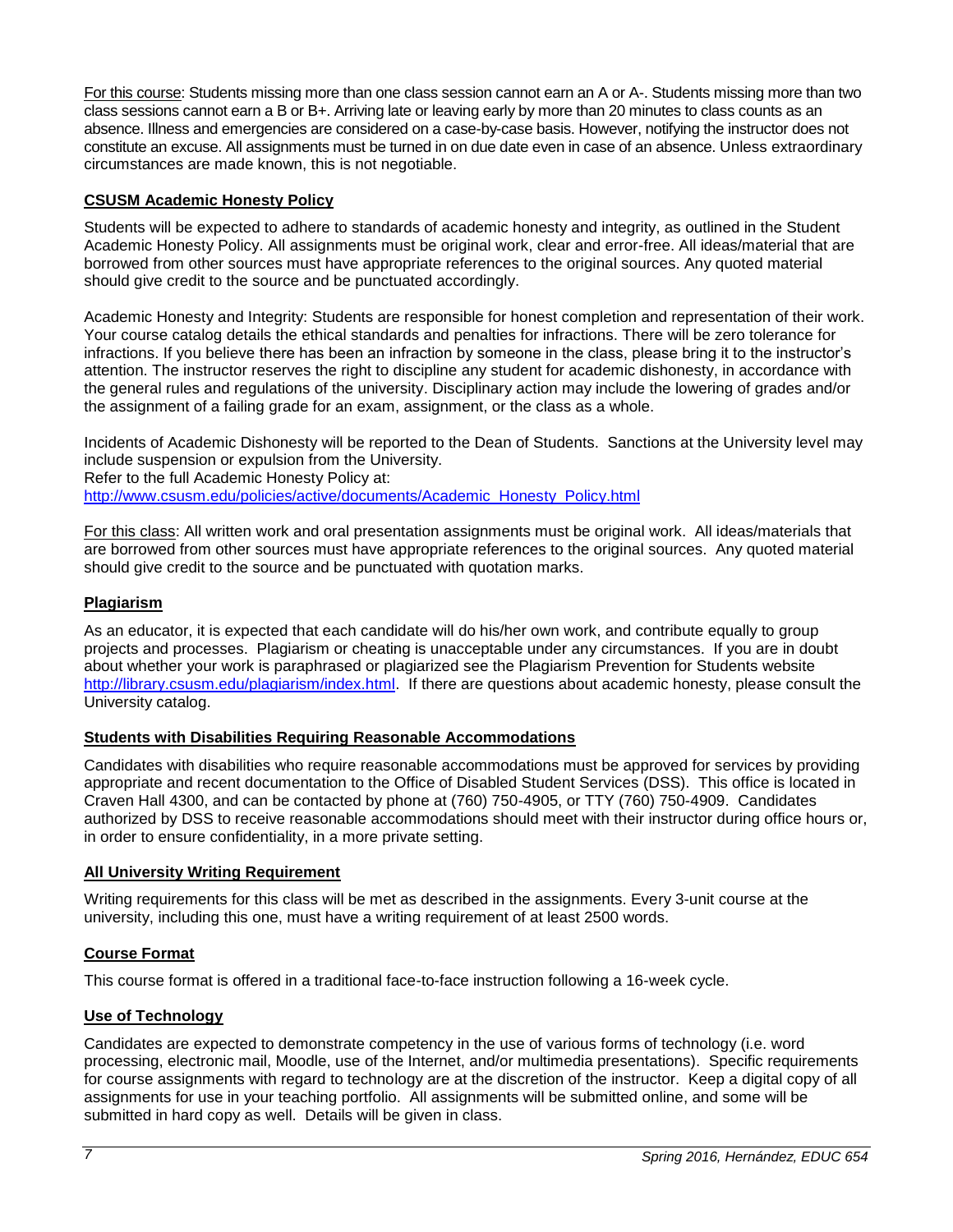During week days, I will respond to emails within 24-48 hours of receipt, but possibly later on weekends or holidays / vacations. Students should use e-mail provided by the university and must check their email and Cougar Course at least 2 times a week to check the website of the course - weekly agendas & announcements, submit assignments, check grades, participate in a forum / survey, contact the teacher or students. They must also have a picture of his/her face posted on the Cougar Course student profile.

## <span id="page-7-0"></span>**Electronic Communication Protocol**

Electronic correspondence is a part of your professional interactions. If you need to contact the instructor, e-mail is often the easiest way to do so. It is my intention to respond to all received e-mails in a timely manner. Please be reminded that e-mail and on-line discussions are a very specific form of communication, with their own nuances and etiquette. For instance, electronic messages sent in all upper case (or lower case) letters, major typos, or slang, often communicate more than the sender originally intended. With that said, please be mindful of all e-mail and on-line discussion messages you send to your colleagues, to faculty members in the School of Education, or to persons within the greater educational community. All electronic messages should be crafted with professionalism and care.

Things to consider:

- Would I say in person what this electronic message specifically says?
- How could this message be misconstrued?
- Does this message represent my highest self?
- Am I sending this electronic message to avoid a face-to-face conversation?

In addition, if there is ever a concern with an electronic message sent to you, please talk with the author in person in order to correct any confusion.

## **COURSE REQUIREMENTS AND GRADED COURSE COMPONENTS**

<span id="page-7-1"></span>Teacher education is a professional preparation program. It is expected that students will come to class prepared to discuss the readings, submit required assignments, and participate in class activities. Students are expected to adhere to academic honesty and integrity, standards of dependability, confidentiality and writing achievement. Because it is important for teachers to be able to effectively communicate their ideas to students, parents, colleagues, and administrators, writing that is original, clear and error-free is a priority for the School of Education. It is expected that work will be turned in on time. Note: Professor reserves the right to change, add to, or delete any material or assignment from the course*.*

#### <span id="page-7-2"></span>**Course Assignments – Asignaturas para el curso**

| $\bullet$ | Asistencia, participación y disposición profesional (discreción del instructor) | 10 puntos |
|-----------|---------------------------------------------------------------------------------|-----------|
|           | • 4 Reflexiones de lectura (5 puntos cada una)                                  | 20 puntos |
| $\bullet$ | Fotovoz: Mi Cultura e Identidad                                                 | 20 puntos |
| $\bullet$ | Ensayo de evento histórico - Migración a EE.UU.                                 | 15 puntos |
| $\bullet$ | Mini-unidad temática (BLA – estándar 4)                                         | 15 puntos |
| $\bullet$ | TPE 16 - Bialfabetización (BLA - estándar 2)                                    | 10 puntos |
| $\bullet$ | Proyecto iEARN/Orillas (Global Network)                                         | 10 puntos |
|           |                                                                                 |           |

total 100 puntos

#### <span id="page-7-3"></span>**Grading Standards and Policy on Late/Missed Work**

All students are expected to participate in class activities and demonstrate reflective learning. It is important that students are well prepared for course sessions by completing the readings and assignments scheduled before the class meeting. Assignments should be typed and double-spaced. Students who wish to revise an assignment must negotiate the requirements of the revision with the instructor. It is expected that work will be turned in on time. Please discuss individual issues with the instructor. **Points will be deducted if assignments are submitted late (10% penalty per day late; no credit will be awarded if the assignment is one week late).** 

| $95 - 100$ A                       | $90 - 94$ A- |
|------------------------------------|--------------|
| $87 - 89B +$                       | $83 - 86 B$  |
| 80 – 82 B- (minimal passing grade) | $77 - 79$ C+ |
| $73 - 76$ C                        | 70 – 72 C-   |
|                                    |              |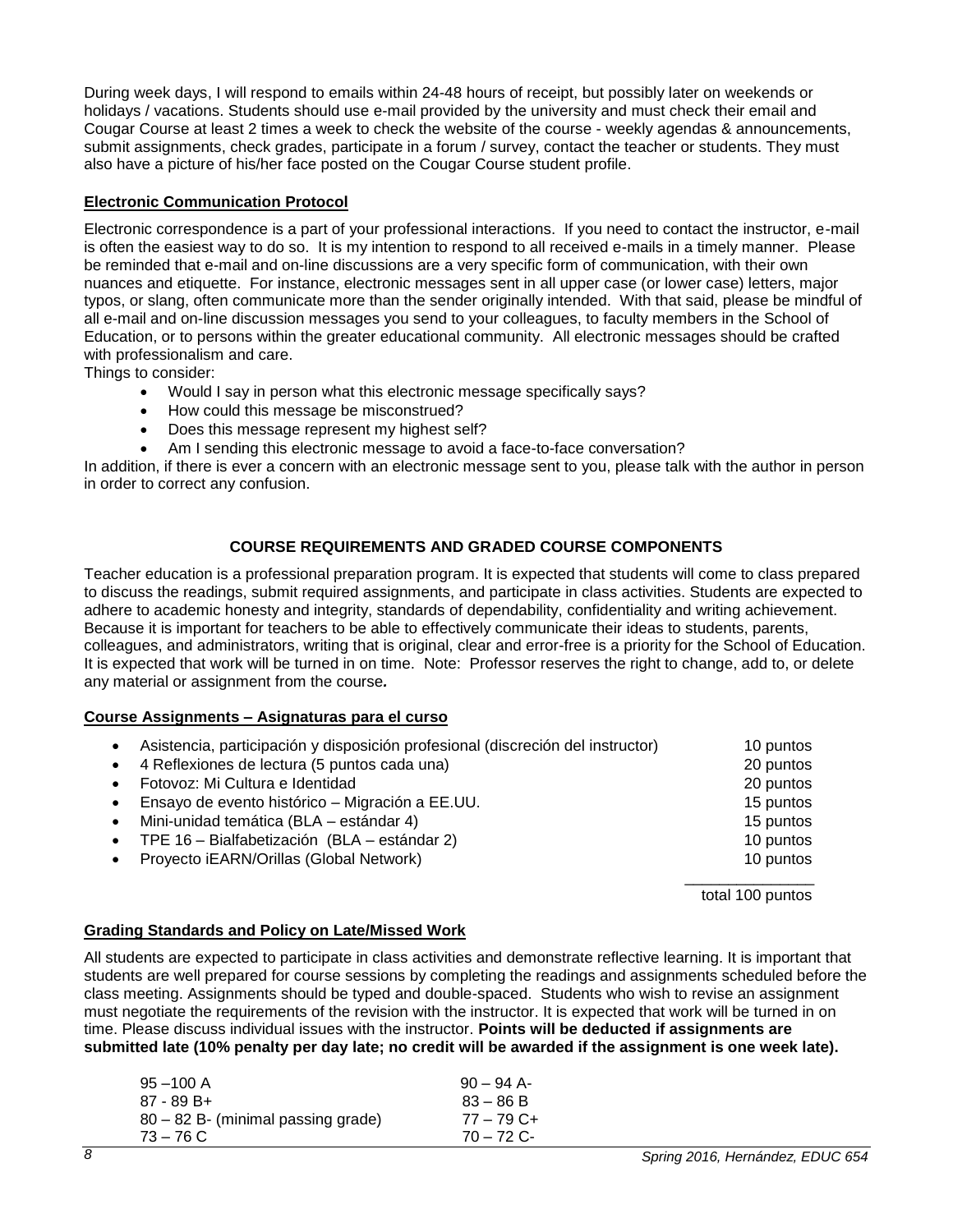This course is a graduate level course; therefore the minimal passing grade is a B-. Also the minimum grade is needed to remain in the Bilingual Authorization Program. It is highly recommended that students take the CSET LOTE III – Spanish Language before starting the program.

## **DESCRIPTION OF ASSIGNMENTS | DESCRIPCIÓN DE ASIGNATURAS**

<span id="page-8-0"></span>Las sesiones de clase se publicarán semanalmente en la página red del curso (Cursos Cougar)..

#### **Attendance, Professional Disposition, and Class Participation Asistencia, disposición profesional y participación en clase 10 puntos**

La expectativa es que van a asistir a todas las sesiones de clase preparados para participar activamente en las actividades, grupos, intercambio de ideas, diversos puntos de vista y temas relacionados con las lecturas asignadas. Por favor, consulte las directrices de la Póliza de Asistencia de la Escuela de Educación |**School of Education Attendance Policy** y los requisitos de asistencia para este curso. Los maestros acreditados son evaluados en "sus funciones y responsabilidades" por sus administradores. La puntualidad, la asistencia, la colaboración con los colegas y la profesionalidad son elementos de la evaluación. Su disposición profesional está relacionada con la forma en que se comporta en clase y el respeto mutuo. Por favor, comunique cualquier asunto de asistencia o de la disposición personal directamente con la profesora. También, mantenga un registro de su asistencia y asignaturas este semestre.

#### **Dispositions and Disposition Rubric for the School of Education, CSUSM**

<http://www.csusm.edu/education/ClinicalPractice/HandbookSS.html>

**Four Reading Reflections - 4 reflexiones de lectura (5 puntos cada una) 20 puntos**

#### **Estándar 4- Metodología bilingüe; Estándar 5 – Cultura**

Las reflexiones sobre sus lecturas se deben entregar en las fechas indicadas en el esquema del curso. Envíen copias electrónicas de los cuatro analices de lectura en nuestro Curso Cougar. Las reflexiones deben incluir:

Una reflexión de las lecturas (no un resumen – ya la profesora y tus colegas han leído el texto), incluye las conexiones que se pueden hacer entre las ideas que presenta el texto y la enseñanza para los estudiantes, con ejemplos específicos de tus experiencias durante las observaciones o práctica clínica en las escuelas, tutorías u otras experiencias personales en diversos entornos. Conecta la lectura con ejemplos (evidencia) del texto. Citen el texto o autor en sus escrituras, por ejemplo (Reyes, 2011, p. 56). Piensen en los conceptos principales y sus entendimientos del texto.

- ¿Cuáles son los métodos, estrategias o ideas que te gustaría poner en práctica? ¿Por qué?
- ¿Qué nuevas ideas surgen de las lecturas? Explica.
- ¿Cuál es la importancia de los conceptos para el maestro o los estudiantes? ¿Por qué?
- ¿Cuál es el motivo que el autor del texto presenta estas ideas? Explica.

Las reflexiones de lectura serán calificadas de acuerdo con la amplitud de la escritura, el análisis de las ideas, la comprensión de los temas, las conexiones de las lecturas con las experiencias de los candidatos, y con aspectos a la instrucción de los estudiantes que aprenden inglés como segunda lengua (English Learners).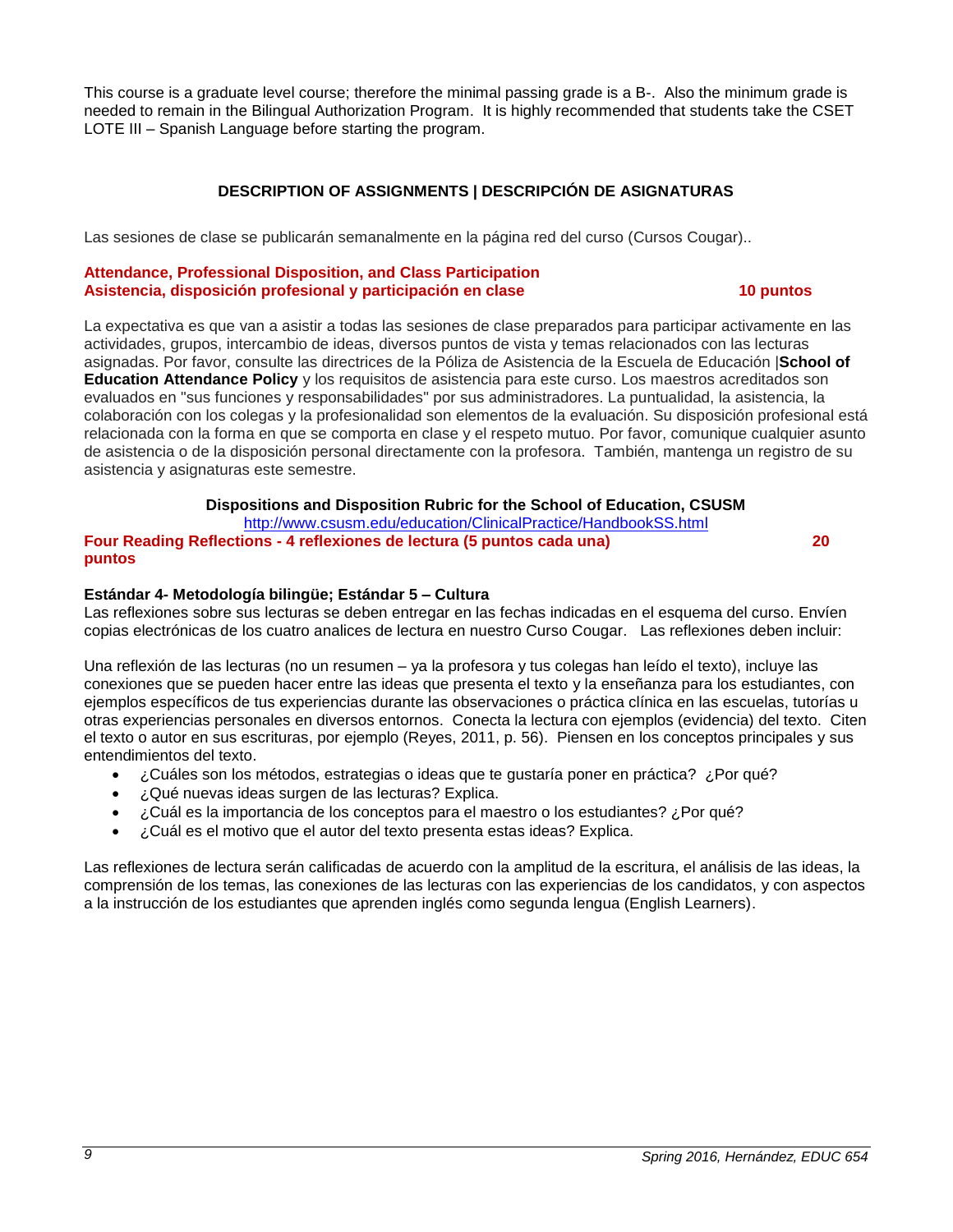| Fotovoz: Mi Cultura e Identidad<br>Estándar 5 – Cultura                                                                                                                                                                                                                                                                                                                                                                                                                                                                                                                                                                                                                                                                                                                        | 20 puntos |
|--------------------------------------------------------------------------------------------------------------------------------------------------------------------------------------------------------------------------------------------------------------------------------------------------------------------------------------------------------------------------------------------------------------------------------------------------------------------------------------------------------------------------------------------------------------------------------------------------------------------------------------------------------------------------------------------------------------------------------------------------------------------------------|-----------|
| Parte 1: Mediante el uso de fotografías y la narración contarán su historia personal a través de imágenes<br>visuales. Un auto-estudio es una herramienta poderosa para la comprensión de su propia cultura. Esta a<br>proporcionará un objetivo personal en su identidad. Compartirán los relatos de la fotovoz/fotonovela con s<br>compañeros en clase y quizás con sus futuros estudiantes. Aunque los reportajes se pueden hacer en un<br>carteles, para nuestra clase vamos a escribirlos en documentos de Word con fotografías. Van a comparti<br>trabajos en clase y luego subir su trabajo al Curso Cougar. Puede seleccionar el formato de su fotovoz.                                                                                                                |           |
| Parte 2: Van a decorar una bolsa de papel con 4 dimensiones de la cultura en cada uno de los lados. Ust<br>puede seleccionar las dimensiones que se correlacionen mejor con sus objetivos culturales como futuro r<br>bilingüe. Cada lado debe tener un título, etiquetas y un símbolo o imagen que represente el tema "La luch<br>la equidad en la educación. "¿Cómo se define la equidad y la educación culturalmente sensible? Es posit<br>desee hacer referencia a Díaz- Rico de (2014), capítulo 9 "La escolarización culturalmente sensibles " (ve<br>Curso Cougar o los libros de texto de EDUC 653). Va a traer su bolsa a la clase y explicar las dimensione<br>cultura que ha seleccionado para el tema. Compartiremos las bolsas y su fotonovela en pequeños grupos |           |

visuales. Un auto-estudio es una herramienta poderosa para la comprensión de su propia cultura. Esta actividad

**Reading Reflection – Rubric Score \_\_\_\_\_\_\_\_\_ (5 pts. each)**

**Credit Range Approaching, 2-3pts.**

Response referenced some of the required

Response included a partial analysis of the assigned readings.

A connection was made between the topic(s) and

experiences with English learners that did not

Paper written with some errors in Spanish. However, writing does not distract the reader's

Candidate followed some directions on how to structure and submit reading reflection. Candidate demonstrated some engagement & participation in group discussions in Spanish.

understanding of the application of the reading topic(s) to practice.

comprehension.

readings.

the student's

demonstrate

**Minimal or None 0-1 pts.**

Response lacked an analysis

No connections were made between the topic(s) and the candidate's experiences with

Paper written with various errors in Spanish. Writing distracted the reader's comprehension. Candidate followed none/limited

directions on how to structure and submit reading reflection. Candidate demonstrated none/limited engagement & participation in group discussions in Spanish.

of the readings.

English learners.

Response lacked reference to the required readings.

**Criteria Credit Range**

Comprehensiveness

Insightful Connections

**Photovoice: My Culture and Identity**

**(1 point)**

Analysis **(2 points)**

**(1 point)**

**Conventions (1 point)**

proporcionará un objetivo personal en su identidad. Compartirán los relatos de la fotovoz/fotonovela con sus compañeros en clase y quizás con sus futuros estudiantes. Aunque los reportajes se pueden hacer en unos carteles, para nuestra clase vamos a escribirlos en documentos de Word con fotografías. Van a compartir sus trabajos en clase y luego subir su trabajo al Curso Cougar. Puede seleccionar el formato de su fotovoz. **Parte 2:** Van a decorar una bolsa de papel con 4 dimensiones de la cultura en cada uno de los lados. Usted

puede seleccionar las dimensiones que se correlacionen mejor con sus objetivos culturales como futuro maestro bilingüe. Cada lado debe tener un título, etiquetas y un símbolo o imagen que represente el tema " La lucha por la equidad en la educación. " ¿Cómo se define la equidad y la educación culturalmente sensible? Es posible que desee hacer referencia a Díaz- Rico de (2014), capítulo 9 " La escolarización culturalmente sensibles " (véase Curso Cougar o los libros de texto de EDUC 653) . Va a traer su bolsa a la clase y explicar las dimensiones de la cultura que ha seleccionado para el tema. Compartiremos las bolsas y su fotonovela en pequeños grupos. **Sorpresa dentro de la bolsa**: dentro de su bolsa traerá un elemento secreto para compartir que usted tendrá que proporcionar algunas pistas a sus compañeros de clase para que puedan adivinar lo que tiene dentro de su bolsa. Tendrá que explicar qué es y por qué representa un aspecto de su identidad como individuo o un futuro maestro.

**Credit Range Meets 4-5 pts.**

Response referenced all required readings.

Response included a comprehensive analysis of the assigned readings.

Connections were made between the topic(s) and the student's experiences with English learners demonstrating application

Paper well written with minimal errors in Spanish. Candidate has followed all directions on how to structure and submit reading reflection. Candidate demonstrated full engagement & participation in group discussions in Spanish.

to practice.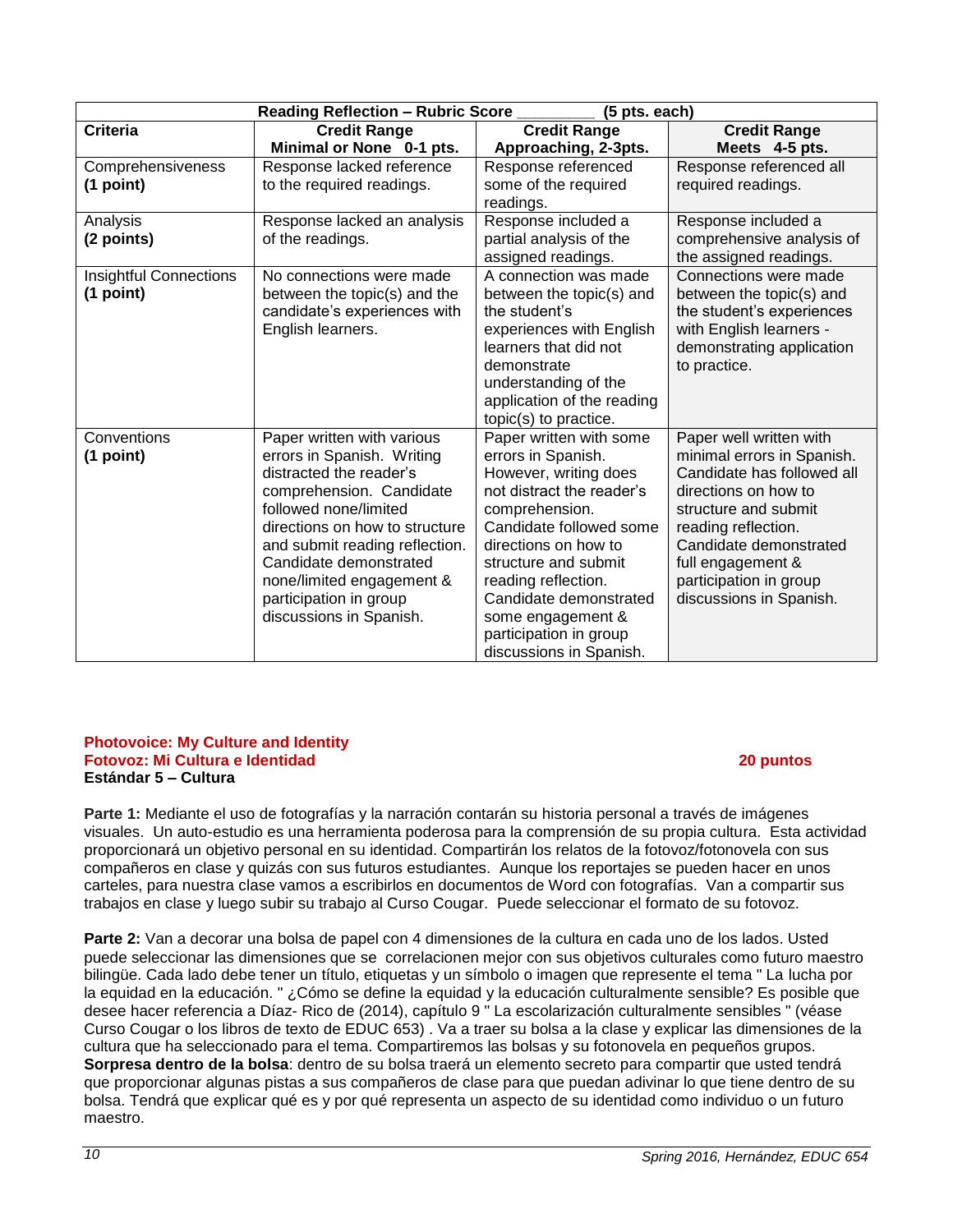| Photovoice: My Culture & Identity - Rubric (20 pts.) |                               |                                 |                                   |
|------------------------------------------------------|-------------------------------|---------------------------------|-----------------------------------|
| (Photo story and cultural bag)                       |                               |                                 |                                   |
| <b>Criteria</b>                                      | <b>Credit Range</b>           | <b>Credit Range</b>             | <b>Credit Range</b>               |
|                                                      | <b>Minimal or None 0-15</b>   | Approaching, 16-17pts.          | Meets 18-20 pts.                  |
|                                                      | pts.                          |                                 |                                   |
| Photo narrative                                      | Photo story provided a        | Photo story included a fair     | Photo story included an           |
| 8 points                                             | limited view of the           | self-study of candidate's       | excellent self-study of           |
|                                                      | candidate's identity/culture  | identity/culture in a narrative | candidate's identity/culture      |
|                                                      | in a narrative with           | with accompanying               | in a detailed and                 |
|                                                      | accompanying photographs.     | photographs.                    | descriptive narrative with        |
|                                                      |                               |                                 | accompanying photographs.         |
| <b>Cultural Bag</b>                                  | Cultural bag lacked           | Cultural bag included fair      | Cultural bag included             |
| 5 points                                             | appropriate representations   | representations of 4            | excellent representations of      |
|                                                      | of 4 dimensions of culture    | dimensions of culture that      | 4 dimensions of culture that      |
|                                                      | that included titles, labels, | included titles, labels,        | included titles, labels,          |
|                                                      | photographs, symbols,         | photographs, symbols, and/or    | photographs, symbols,             |
|                                                      | and/or other images to        | other images to represent the   | and/or other images to            |
|                                                      | represent the topics          | topics selected. It also        | represent the topics              |
|                                                      | selected. It also included    | included an item inside the     | selected. It also included an     |
|                                                      | an item inside the bag to     | bag to represent the            | item inside the bag to            |
|                                                      | represent the candidate's     | candidate's identity.           | represent the candidate's         |
|                                                      | identity.                     |                                 | identity.                         |
| Oral                                                 | Fair presentation and         | Fair presentation and           | <b>Excellent</b> presentation and |
| Presentation                                         | explanation of photovoice     | explanation of photovoice and   | explanation of photovoice         |
| 4 points                                             | and cultural bag in Spanish.  | cultural bag in Spanish.        | and cultural bag in Spanish.      |
| Paper                                                | Photo story written with      | Photo story written with some   | Photo story well written          |
| Conventions                                          | various errors in Spanish.    | errors in Spanish. However,     | with minimal errors in            |
| 3 points                                             | Writing distracted the        | writing does not distract the   | Spanish. Candidate has            |
|                                                      | reader's comprehension.       | reader's comprehension.         | followed all directions on        |
|                                                      | Candidate followed            | Candidate followed some         | how to structure and submit       |
|                                                      | none/limited directions on    | directions on how to structure  | paper. APA format used            |
|                                                      | how to structure and submit   | and submit paper. Partial       | throughout paper.                 |
|                                                      | paper. No APA.                | APA format.                     |                                   |
| <b>Historical Event Essay &amp; Poster Session</b>   |                               |                                 |                                   |

## **Ensayo de evento histórico y cartel 15 puntos**

#### **Estándar 4- Metodología bilingüe; Estándar 5 – Cultura**

Para esta tarea van a escribir un ensayo sobre un acontecimiento histórico que describe la manera en que esta ocurrencia dio forma a la historia de un país latinoamericano y cómo dicho evento afectó a los patrones de migración de su gente a los Estados Unidos. Incluyan ejemplos específicos de eventos o situaciones que ustedes piensan formaron a este evento. Asegúrense de situar sus ejemplos en el contexto de la enseñanza y la educación, etc. Relacionen estos ejemplos con las lecturas y discusiones de la clase.

La información se presentará en clase en forma de una galería con carteles sobre el acontecimiento histórico y la migración a los EE.UU. **Esta asignación se puede hacer en pequeños grupos** dividiendo el ensayo en secciones, buscando información/fotografías en el internet, revisando/corrigiendo las escrituras (gramática y ortografía) y componiendo el cartel con títulos y visuales. Si trabajan juntos en grupos, los estudiantes deberán de compartir las responsabilidades de la investigación, el ensayo y la presentación durante la exposición/galería de los carteles. Dividan el trabajo para que sea equitativo para todos. Entregarán su ensayo al Curso Cougar – cada persona tendrá que ponerlo en CC para recibir una calificación.

Consulten la página red de la American Psychological Association (APA) para aprender la forma correcta de escribir un manuscrito universitario con apropiadas referencias. Vayan a [http://www.apastyle.org/elecsource.html.](http://www.apastyle.org/elecsource.html)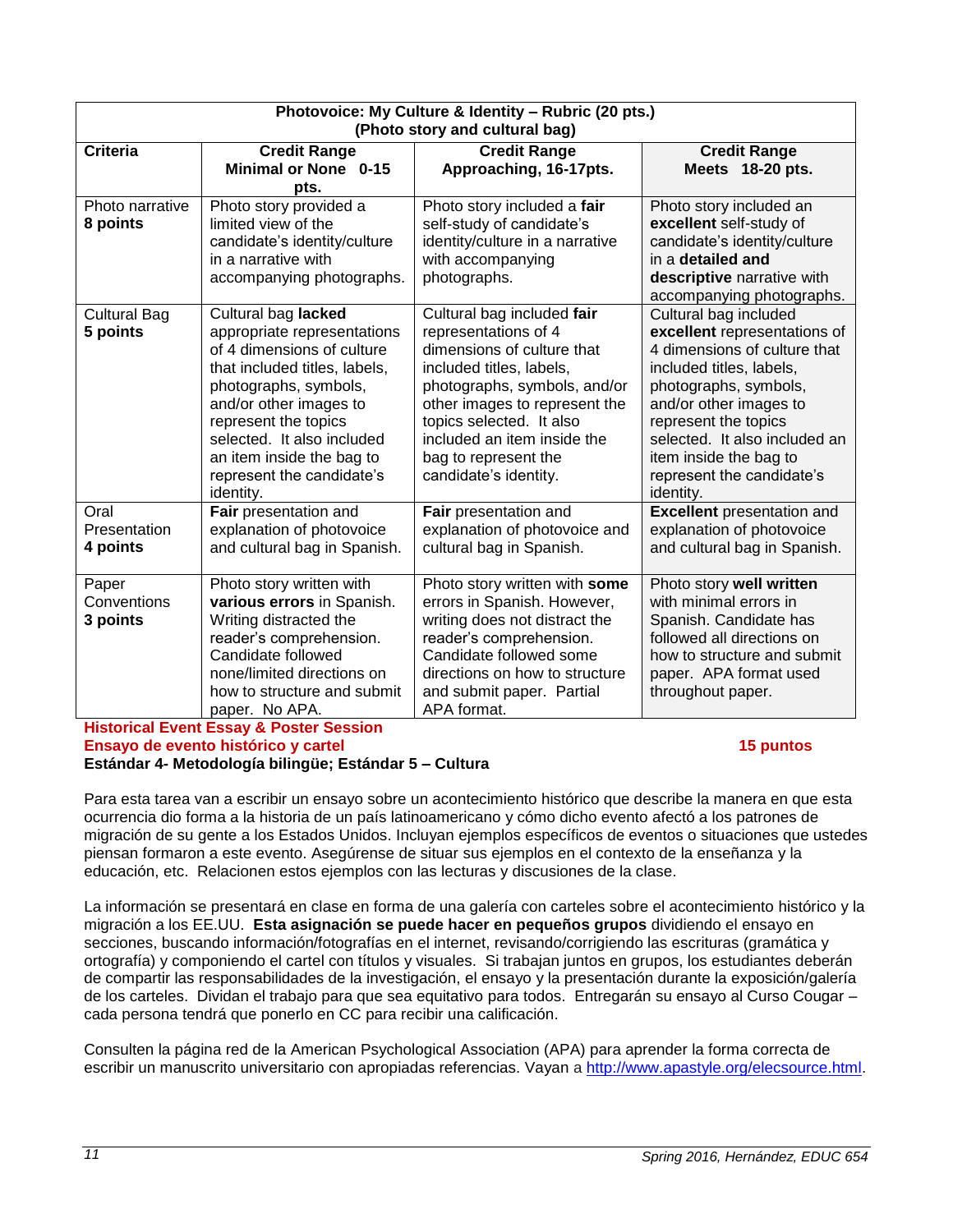| Historical Event Essay and Poster Session - Rubric Score<br>$(15$ pts.) |                                                                                                                                                                                                                            |                                                                                                                                                                                                                                          |                                                                                                                                                                                                    |
|-------------------------------------------------------------------------|----------------------------------------------------------------------------------------------------------------------------------------------------------------------------------------------------------------------------|------------------------------------------------------------------------------------------------------------------------------------------------------------------------------------------------------------------------------------------|----------------------------------------------------------------------------------------------------------------------------------------------------------------------------------------------------|
| <b>Criteria</b>                                                         | <b>Credit Range</b><br>Minimal or None 0-8 pts.                                                                                                                                                                            | <b>Credit Range</b><br>Approaching, 9-11 pts.                                                                                                                                                                                            | <b>Credit Range</b><br>Meets 12-15 pts.                                                                                                                                                            |
| Summary of<br>Historical<br>Review<br>5 points                          | Historical review limited -<br>the reader could not<br>understand the historical<br>context.                                                                                                                               | Historical review included a<br>partial summary of events -<br>the reader could somewhat<br>understand the historical<br>context.                                                                                                        | Historical review included a<br>full summary of events - the<br>reader can fully understand<br>the historical context.                                                                             |
| Analysis of<br>people's<br>migration<br>5 points                        | Historical review lacked<br>analysis of the people's<br>migration to USA. Included<br>or lacked visuals.                                                                                                                   | Historical review included a<br>partial analysis of the people's<br>migration to USA. Including<br>visuals.                                                                                                                              | Historical review included a<br>full analysis of the people's<br>migration to USA. Including<br>maps, photographs, or other<br>visuals.                                                            |
| Poster Display<br>& Oral<br>Presentation<br>3 points                    | Fair poster session/ display<br>and explanation of findings<br>in Spanish.                                                                                                                                                 | Good poster session/ display<br>and explanation of findings in<br>Spanish.                                                                                                                                                               | Excellent poster session/<br>display and explanation of<br>findings in Spanish.                                                                                                                    |
| Paper<br>Conventions<br>2 points                                        | Paper written with various<br>errors in Spanish. Writing<br>distracted the reader's<br>comprehension. Candidate<br>followed none/limited<br>directions on how to<br>structure and submit<br>summary & analysis. No<br>APA. | Paper written with some<br>errors in Spanish. However,<br>writing does not distract the<br>reader's comprehension.<br>Candidate followed some<br>directions on how to structure<br>and submit summary &<br>analysis. Partial APA format. | Paper well written with<br>minimal errors in Spanish.<br>Candidate has followed all<br>directions on how to<br>structure and submit<br>summary & analysis. APA<br>format used throughout<br>paper. |

#### **Mini Thematic Unit | Mini Unidad Temática 15 puntos (Course signature assignment – must be also uploaded to TaskStream, Standard 4) Estándar 4 - Metodología Bilingüe; Estándar 5 – Cultura**

Esta es una unidad sobre la enseñanza del español para los hablantes nativos o programas de lenguaje dual, español como segunda lengua (lengua extranjera), o español para hispanohablantes. ¡Tienen muchas opciones! Nuestro objetivo principal es enseñar el español. Para esta tarea se aplicarán las metodologías bilingües discutidas en nuestros cursos (EDUC 653 y EDUC 654) que ocupan el estándar 4 - Metodología Bilingüe y lecturas de nuestros libros y artículos. El plan de la mini-unidad temática debe ser apropiado para la lengua materna de los hispanohablantes y / o hablantes nativos de inglés que aprenden el español como segunda lengua en los grados K-12.

El plan de la unidad consta de 5 clases y 5 evaluaciones. La "unidad" se define como una semana de escuela - 5 días (vea muestras en Cougar Course). Nuestro objetivo es de enseñar el lenguaje y contenido. El contenido será introducir una leyenda, cuento o fábula de los países de habla hispana**. Utiliza la plantilla de la lección que es específica para esta tarea en Cougar Course**. Cada día de la lección no debe ser más de 1 página escrita.

- Día 1 introduce y enseña la selección de la lectura (habilidades interpretativas), recuerda que los estudiantes necesitan colaborar (hablar / escuchar). ¿Cómo vas a evaluar el aprendizaje de hoy?
- Día 2 enseña un aspecto gramatical conectado a la lectura / escritura, recuerda que los estudiantes necesitan colaborar (hablar / escuchar). ¿Cómo vas a evaluar el aprendizaje de hoy?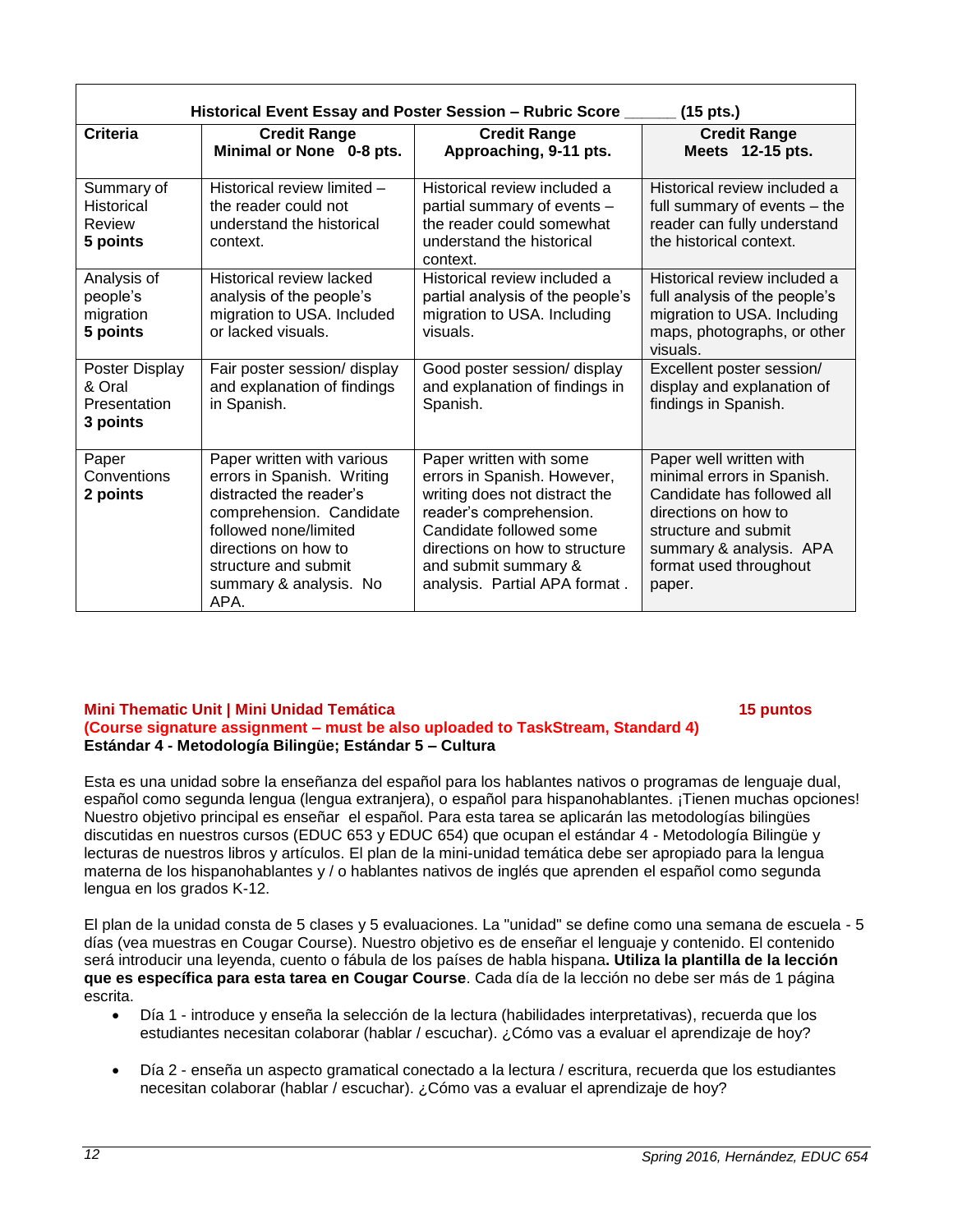- Día 3 enseña en una lección de escritura (habilidades productivas), recuerda que los estudiantes necesitan colaborar (hablar / escuchar). ¿Cómo vas a evaluar el aprendizaje de hoy?
- Día 4 enseña sobre la cultura del país del cual se inicia la literatura, recuerda que los estudiantes necesitan colaborar (hablar / escuchar). ¿Cómo vas a evaluar el aprendizaje de hoy?
- Día 5 *Bridging* lección (puente lingüístico) ¿qué aspecto de esta lección se puede conectar con los dos idiomas para los estudiantes? Recuerda nuestras lecturas de Beeman y Urow en EDUC 653 sobre la conexión lingüística de las lenguas? ELD también puede ser parte de este plan de unidad para los estudiantes, en particular los aprendices de inglés. ¿Cómo vas a evaluar el aprendizaje de hoy?
- Recuerda que debes incorporar la tecnología en tu plan temático.

**Opcional** - Puedes trabajar con un compañero/a para crear la unidad juntos, pero recibirán la misma calificación en los trabajos. Se recomienda que el trabajo esté claramente dividido equitativamente. Deben de subir el trabajo a Cougar Course y TaskStream para recibir crédito. Este plan de unidad es una evaluación crítica de la Autorización Bilingüe.

**Para los estudiantes en EDSS 547** - ustedes pueden utilizar esta misma asignación para la mini-unidad temática para el Curso de Idiomas Mundiales impartido por la Dra. Hernández esta primavera.

IMPORTANTE: Todos los trabajos vencen el día señalado (vea el plan de estudios para la fecha actual). Trabajos que se entreguen tarde, recibirán reducción de puntuación. Esta asignación debe cumplir con el Estándar 4 - Metodología Bilingüe para el Programa de Autorización Bilingüe (vea la rúbrica) y el candidato debe recibir una calificación mínima aprobatoria de una B- (80%). El plan de unidad será tu artefacto para TaskStream - Standard 4.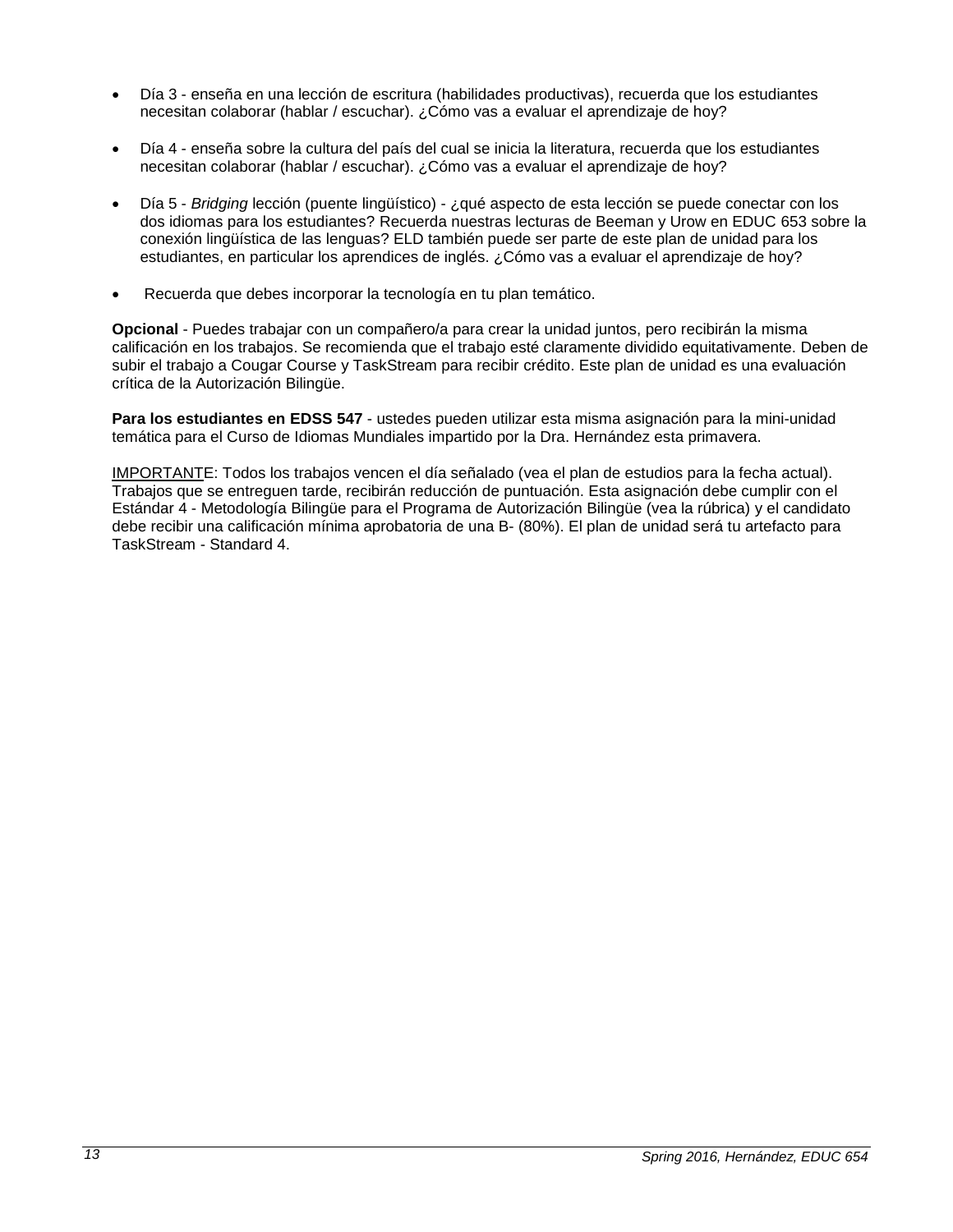| Mini-Thematic Unit Plan / Presentation Rubric (15 points) |                                            |                                                               |                                                             |
|-----------------------------------------------------------|--------------------------------------------|---------------------------------------------------------------|-------------------------------------------------------------|
| <b>Criteria</b>                                           | <b>Credit Range</b>                        | <b>Credit Range</b>                                           | <b>Credit Range</b>                                         |
|                                                           | Minimal or None 0-9 pts.                   | Approaching, 10-11pts.                                        | Meets 12-15 pts.                                            |
| Lessons follow                                            | Part 1: Candidate knows and                | Part 1: Candidate knows some                                  | Part 1: Candidate knows and                                 |
| bilingual educ.                                           | applies few of the                         | pedagogical theories, principles,                             | can apply pedagogical                                       |
| pedagogical                                               | pedagogical theories,                      | and instructional practices of                                | theories, principles, and                                   |
| theories &                                                | principles, and instructional              | bilingual education. Candidate                                | instructional practices for                                 |
| principles                                                | practices of bilingual educ.               | partially applies pedagogy in a                               | comprehensive bilingual                                     |
| 5 points                                                  | Candidate does not                         | comprehensive manner. Some of                                 | instruction in Spanish.                                     |
|                                                           | comprehend key academic                    | the lesson components are                                     |                                                             |
|                                                           | concepts for lesson                        | included, but ideas are partially                             |                                                             |
| Lesson are                                                | development.<br>Part 2: Candidate followed | developed or inconsistent.<br>Part 2: Candidate followed some |                                                             |
| strongly                                                  | few directions on how to                   | directions on how to write lessons                            | Part 2: Candidate clearly<br>followed all directions on how |
| connected                                                 | write lessons & lacked                     | & connected some of the content                               | to write lessons & strongly                                 |
| throughout                                                | connections to the content                 | areas in thematic unit, including                             | connected all content areas                                 |
| unit                                                      | areas in thematic unit,                    | some assessments. Components                                  | throughout a thematic unit                                  |
| 5 points                                                  | including assessments.                     | are partially developed in                                    | approach, including                                         |
|                                                           | Components are                             | lessons.                                                      | assessments. Components                                     |
|                                                           | inconsistent in lessons.                   |                                                               | are clearly stated and                                      |
|                                                           |                                            |                                                               | developed in lessons.                                       |
| <b>Assessments</b>                                        | Part 3: Candidate does not                 | Part 3: Candidate has some                                    | Part 3: Candidate knows how                                 |
| in unit plan                                              | have working knowledge of                  | working knowledge of designing                                | to design appropriate                                       |
| measure                                                   | designing appropriate                      | appropriate assessments for each                              | assessments for each of the                                 |
| content and                                               | assessments for each                       | of the lessons. Some examples                                 | lessons and has included                                    |
| language                                                  | of the lessons. Limited                    | included in the unit plan.                                    | examples in the unit plan.                                  |
| objectives                                                | examples included in the unit              | Assessments partially or                                      | Assessments are excellent                                   |
| 3 points                                                  | plan. Lacks appropriate                    | inconsistently measure content                                | measures of content and                                     |
|                                                           | assessments for content and                | and language objectives.                                      | language objectives.                                        |
|                                                           | language objectives.                       |                                                               |                                                             |
| Guidelines                                                | Candidate has followed few                 | Candidate has followed some                                   | Candidate has followed all                                  |
| & conventions                                             | directions on how to                       | directions on how to structure and                            | directions on how to structure                              |
| 2 points                                                  | structure and submit                       | submit Thematic Unit Plan.                                    | and submit Thematic Unit                                    |
|                                                           | Thematic Unit Plan. Lack of                | Partial or full participation in                              | Plan. Full participation in                                 |
|                                                           | participation in lesson                    | lesson preparation & planning.                                | lesson preparation &                                        |
|                                                           | preparation & planning.                    | Lesson written and presented in                               | planning. Lesson well written                               |
|                                                           | Lesson written and                         | class with some errors in                                     | and presented in class with                                 |
|                                                           | presented in class with                    | Spanish. However, errors do not                               | minimal errors in Spanish.                                  |
|                                                           | various errors in Spanish                  | distract the reader's or listener's                           |                                                             |
|                                                           | that distract the reader's or              | comprehension.                                                |                                                             |
|                                                           | listener's comprehension.                  |                                                               |                                                             |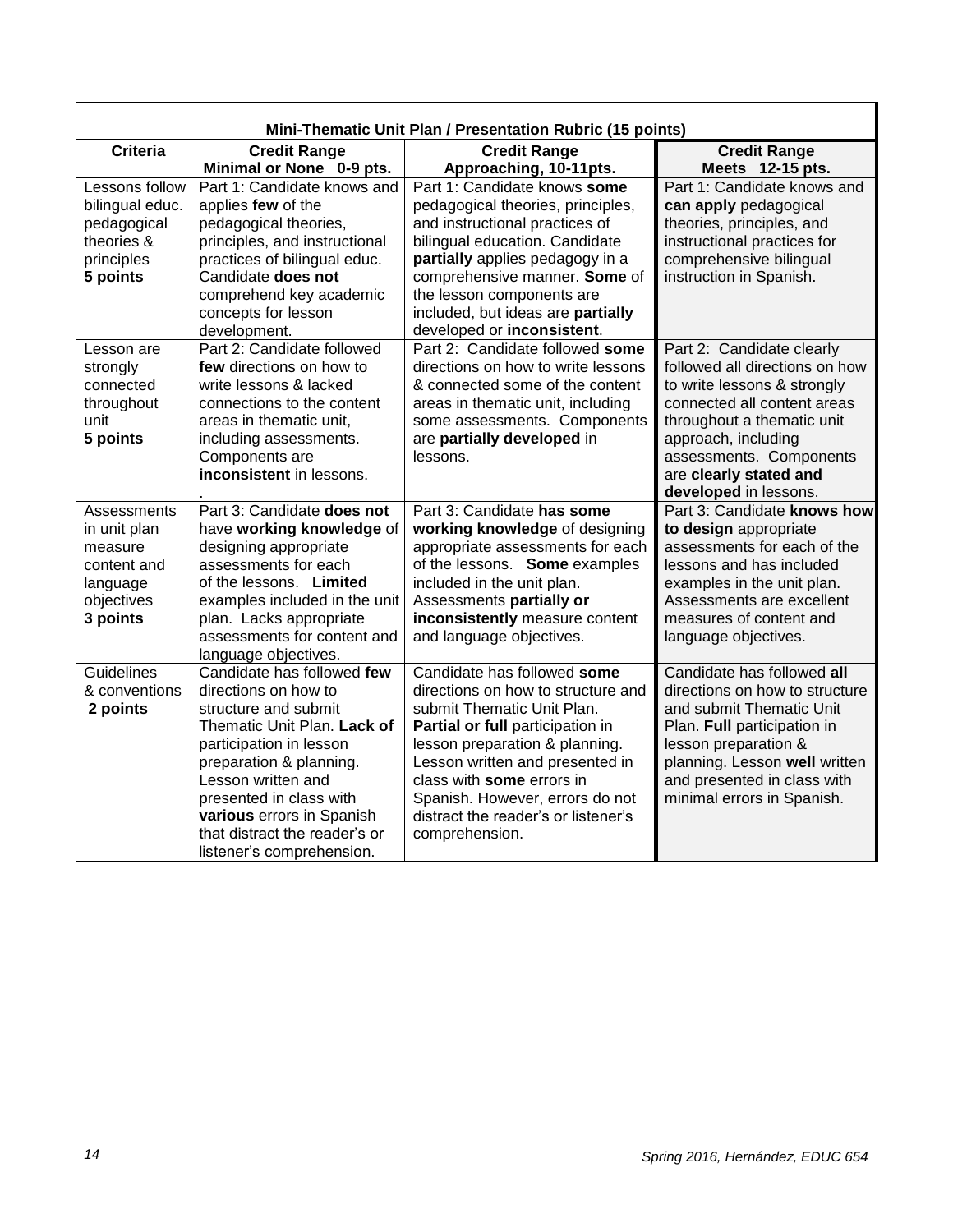#### **TPE 16 – Biliteracy Reflective Statement | Reflexión de Bialfabetización 10 puntos (Course signature assignment – must be also uploaded to TaskStream, Standard 2) Estándar 4- Metodología Bilingüe; Estándar 5 – Cultura**

Los candidatos escribirán una reflexión utilizando las preguntas relacionadas con las destrezas de TPE 16 – Bialfabetización. Las preguntas corresponden a la experiencia en una clase bilingüe/español durante su clínica práctica (CPI o CPII). La reflexión describirá la forma en que proveyeron las oportunidades equitativas en la educación de los estudiantes en aulas bilingües/español en los grados K-12, incluyendo: a) La aplicación de la pedagogía, teorías y metas de los programas de alfabetización bilingüe; b) Evaluar y atender las necesidades de los estudiantes biletrados; y c) La elaboración de planes de estudio que incluye métodos apropiados para desarrollar la alfabetización bilingüe para estudiantes biletrados.

La reflexión debe incluir estas tres áreas:

- 1. ¿Cómo abordaste las teorías pedagógicas, principios y prácticas bilingües en tus lecciones?
- 2. Proporciona evidencia de...
	- ¿Cómo preparaste lecciones que cumplieron con la diversidad lingüística y cultural de los aprendices de inglés en un ambiente bilingüe?
- 3. ¿Cómo calificarías el dominio (competencia) de tu inglés y español durante tu clínica práctica?

Los candidatos son evaluados en su capacidad lingüística (escalas ACTFL) y el contenido de la información (rúbrica) por el instructor (Tabla Resumen: ILR y ACTFL Escalas de dominio del idioma | Summary Table: ILR & ACTFL Scales of Language Proficiency).

**NOTA: Para estudiantes en el programa ICP.** Si no has hecho tu clínica practica este año escolar, entonces contesta las preguntas en preparación para tu clínica práctica el año que viene y solamente pon tu escritura en Cougar Course para que recibas una calificación para esta clase. Usa estas preguntas:

- 1. ¿Cómo abordaras las teorías pedagógicas, principios y prácticas bilingües en tus futuras lecciones?
- 2. ¿Cómo piensas preparar tus futuras lecciones para que cumplan con la diversidad lingüística y cultural de los aprendices de inglés en un ambiente bilingüe?
- 3. ¿Cómo vas a seguir practicando tu inglés y español en preparación para tu futura clínica práctica?

**Para estudiantes tomando esta clase como electiva**, no para la Autorización Bilingüe, pueden platicar con la profesora acerca de esta asignación para modificar algún aspecto o criterio.

#### **TPE 16: Biliteracy**

Candidates for the teaching credential who desire advanced certification in the area of biliteracy will be able to pursue *A Bilingual Authorization in Spanish* entailing preparation on addressing the needs of English learners while demonstrating proficiency in English and Spanish. Candidates, upon completion of the program, will be able to know and apply first and second language pedagogical theories, principles, and instructional practices for biliteracy programs. It is expected that candidates will become experts in program design, curriculum development, implementation, and evaluation of program effectiveness. Candidates will also become knowledgeable in assessing and addressing the needs of biliterate students, to include cognition, cultural differences, and language development. It is the expectation of this Certification that the primary languages will be maintained and enhanced as a second language is added in an effort to create students who are proficient in two languages.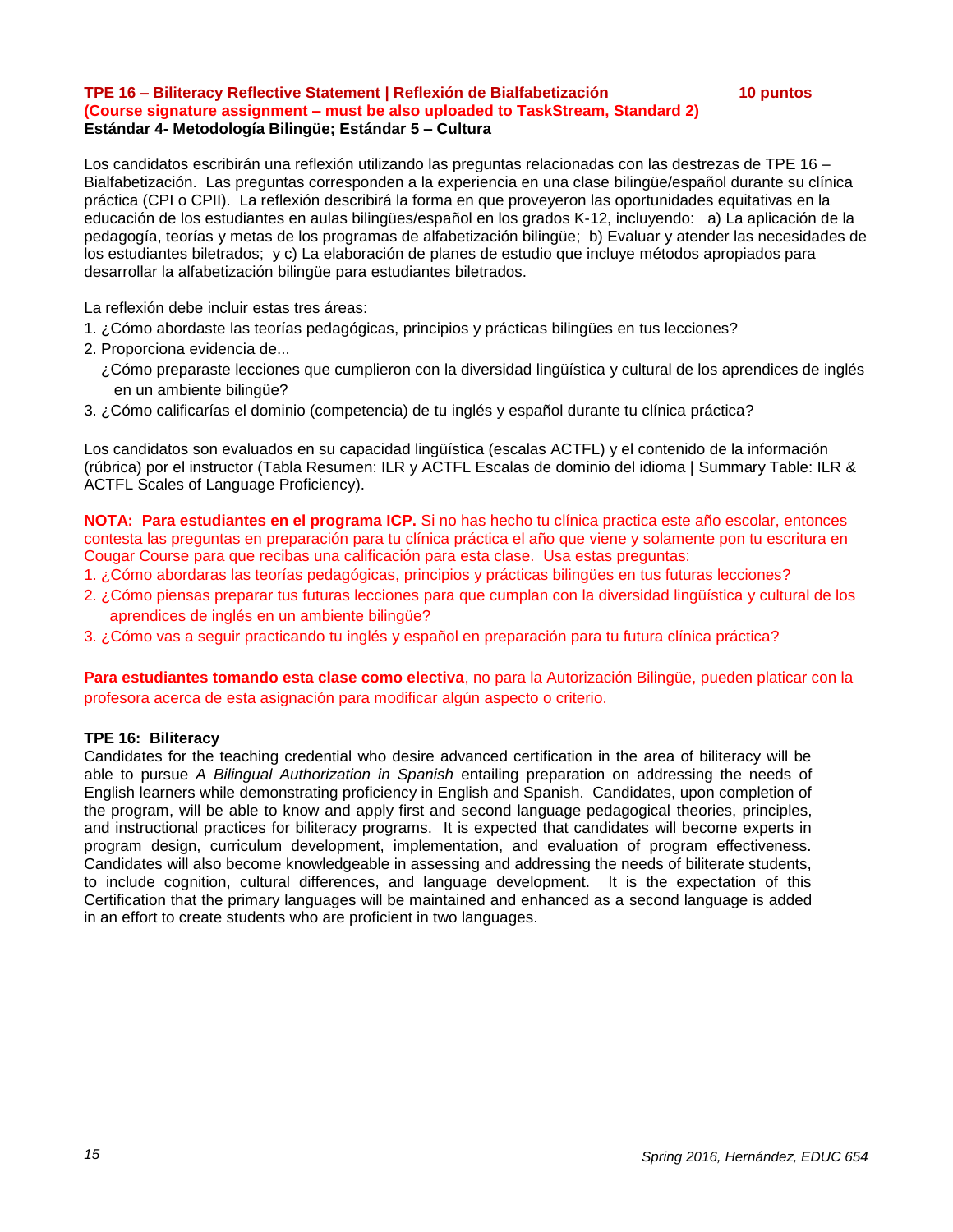| TPE 16 Reflective Statement - Scoring Rubric (10 points)                                                                                                     |                                                                                                                                                                                                                                                                                                                       |                                                                                                                                                                                                                                                                                           |                                                                                                                                                                                                                                                                                                           |  |
|--------------------------------------------------------------------------------------------------------------------------------------------------------------|-----------------------------------------------------------------------------------------------------------------------------------------------------------------------------------------------------------------------------------------------------------------------------------------------------------------------|-------------------------------------------------------------------------------------------------------------------------------------------------------------------------------------------------------------------------------------------------------------------------------------------|-----------------------------------------------------------------------------------------------------------------------------------------------------------------------------------------------------------------------------------------------------------------------------------------------------------|--|
| <b>TPE 16</b>                                                                                                                                                | <b>Credit Range</b>                                                                                                                                                                                                                                                                                                   | <b>Credit Range</b>                                                                                                                                                                                                                                                                       | <b>Credit Range</b>                                                                                                                                                                                                                                                                                       |  |
| <b>Criteria/Prompts</b>                                                                                                                                      | <b>Minimal or None</b>                                                                                                                                                                                                                                                                                                | Approaching                                                                                                                                                                                                                                                                               | <b>Meets</b>                                                                                                                                                                                                                                                                                              |  |
|                                                                                                                                                              | $(0-5 \text{ pts.})$                                                                                                                                                                                                                                                                                                  | (6-7 points)                                                                                                                                                                                                                                                                              | $(8-10$ points)                                                                                                                                                                                                                                                                                           |  |
| How do you address<br>pedagogical theories,<br>principles and practices<br>for in your lessons?<br>3 points                                                  | Candidate has limited<br>understanding of how to<br>apply first and second<br>language pedagogical<br>theories, principles, and<br>instructional practices for<br>biliteracy programs<br>through additive                                                                                                             | Candidate has partial<br>understanding of how to<br>apply first and second<br>language pedagogical<br>theories, principles, and<br>instructional practices for<br>biliteracy programs through<br>additive bilingualism.                                                                   | Candidate fully understands<br>how to apply first and<br>second language<br>pedagogical<br>theories, principles, and<br>instructional practices for<br>biliteracy programs through<br>additive bilingualism.                                                                                              |  |
|                                                                                                                                                              | bilingualism.                                                                                                                                                                                                                                                                                                         |                                                                                                                                                                                                                                                                                           |                                                                                                                                                                                                                                                                                                           |  |
| Provide evidence of<br>How do you prepare<br>lessons for ELs in a<br>bilingual setting that<br>meets their linguistic<br>and cultural diversity?<br>4 points | Candidate has limited and<br>narrow understanding of<br>how to prepare lessons for<br>ELs. Candidate provides<br>limited and narrow<br>description of knowledge in<br>assessing and addressing<br>the needs of biliterate<br>students, to include<br>cognition, cultural<br>differences, and language<br>development. | Candidate adequately<br>understands how to prepare<br>lessons for ELs. Candidate<br>adequately provides<br>description of knowledge in<br>assessing and addressing<br>the needs of biliterate<br>students, to include<br>cognition, cultural<br>differences, and language<br>development. | Candidate fully understands<br>how to prepare lessons for<br>ELs. Candidate clearly<br>addresses and provides<br>excellent description of<br>knowledge in assessing and<br>addressing the needs of<br>biliterate students, to include<br>cognition, cultural<br>differences, and language<br>development. |  |
| How would you rate<br>your English and Spanish<br>Proficiency?<br>3 points                                                                                   | Candidate demonstrates<br>limited oral and written<br>proficiency in teaching<br>grade level content in<br>English and Spanish.                                                                                                                                                                                       | Candidate demonstrates<br>good oral and written<br>proficiency in teaching<br>grade level content in<br>English and Spanish.                                                                                                                                                              | Candidate demonstrates<br>excellent oral and written<br>proficiency in teaching<br>grade level content in<br>English and Spanish.                                                                                                                                                                         |  |

#### **Project/Proyecto iEARN/Orillas (Global Network) 10 puntos Estándar 5 – Cultura**

Este proyecto tomará efecto con la Universidad de Loyola Marymount (LMU). El proyecto todavía no se ha decidido entre los directores. Daré más información en clase acerca de este proyecto y la comunicación o actividades entre los futuros docentes. Pending further notice on assignment requirements and rubric.

iEARN (International Education and Resource Network) es una red global que apoya a más de 50,000 maestros y 2 millones de jóvenes en más de 140 países para colaborar a través de proyectos. Desde 1988, iEARN ha sido pionera en el uso de tecnologías interactivas para que los estudiantes puedan participar en proyectos educativos con colegas en otras partes del mundo. Este año estamos participando en el proyecto de iEARN/Orillas llamado KOSKO – *Knowing Our Students, Knowing Ourselves* con futuros maestros bilingües.

iEARN es:

- un ambiente seguro y estructurado en el cual los estudiantes pueden comunicarse
- una comunidad de maestros, profesores y alumnos
- una plataforma para escribir y leer con un propósito
- la oportunidad de aplicar los conocimientos en los proyectos de "aprendizaje-servicio" (service learning)
- una comunidad inclusiva y culturalmente diversa

## **This scale will be used to score your oral proficiency in Spanish in class and assignments.**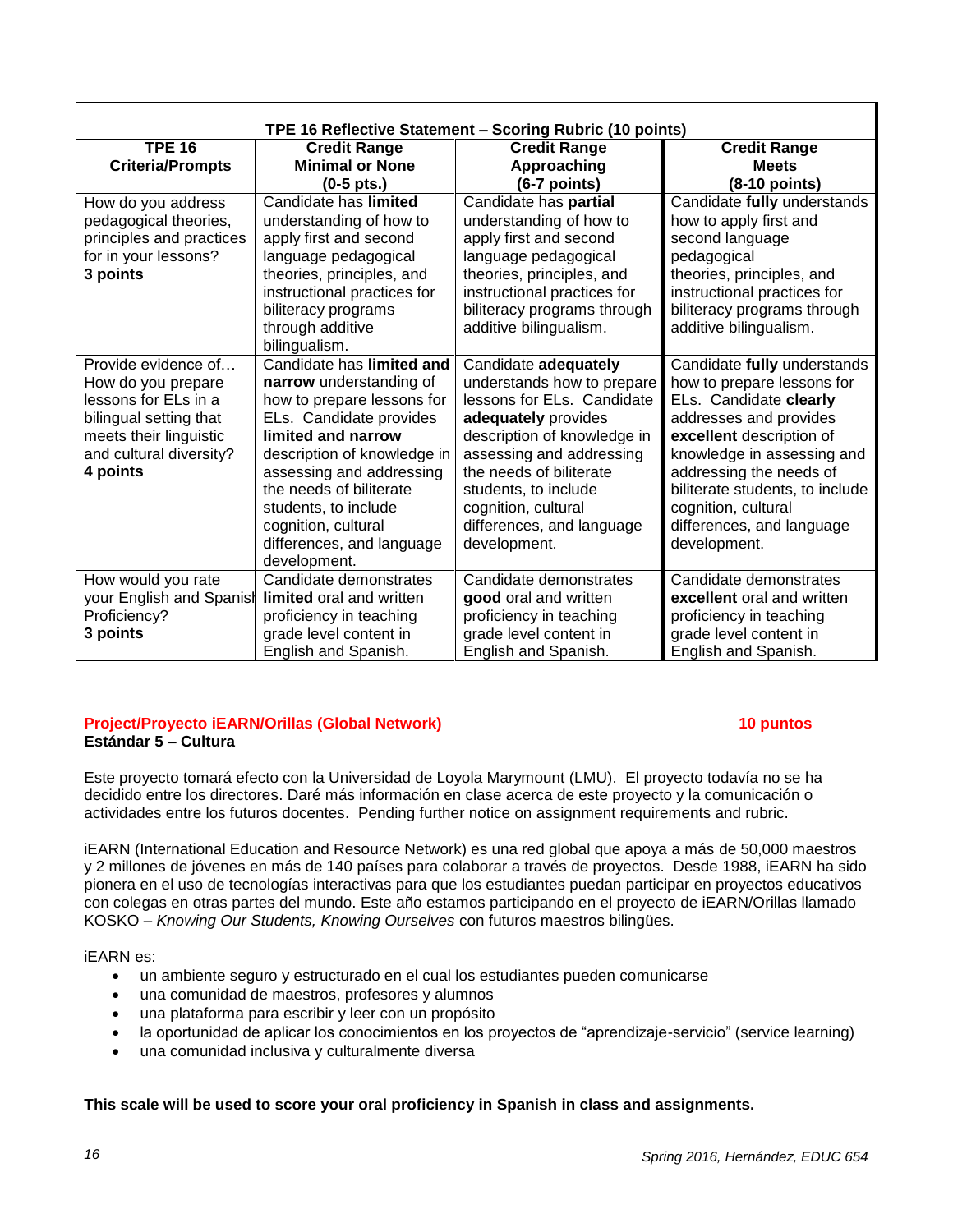## **Summary Table: ILR & ACTFL Scales of Language Proficiency**

| Language<br><b>Skills</b> | <b>Interagency Language Roundtable</b><br>(ILR) Foreign Service Institute (FSI)                                                                                                                                                                                                                                                                                                                                                                                                                                                                                                                                                                                                                | American Council for the Teaching of Foreign<br>Language (ACTFL)                                                                                                                                                                                                                                                                                                                                                                                                                                                                                                                                                                                                                                                                                                                                                                                                                                      |
|---------------------------|------------------------------------------------------------------------------------------------------------------------------------------------------------------------------------------------------------------------------------------------------------------------------------------------------------------------------------------------------------------------------------------------------------------------------------------------------------------------------------------------------------------------------------------------------------------------------------------------------------------------------------------------------------------------------------------------|-------------------------------------------------------------------------------------------------------------------------------------------------------------------------------------------------------------------------------------------------------------------------------------------------------------------------------------------------------------------------------------------------------------------------------------------------------------------------------------------------------------------------------------------------------------------------------------------------------------------------------------------------------------------------------------------------------------------------------------------------------------------------------------------------------------------------------------------------------------------------------------------------------|
|                           | <b>Scale</b><br>Intermediate High (3.5)                                                                                                                                                                                                                                                                                                                                                                                                                                                                                                                                                                                                                                                        | <b>Advanced Low</b>                                                                                                                                                                                                                                                                                                                                                                                                                                                                                                                                                                                                                                                                                                                                                                                                                                                                                   |
| Listening                 | Sufficient comprehension to understand.<br>Comprehends most of the content and intent of a<br>variety of forms and styles of speech pertinent to                                                                                                                                                                                                                                                                                                                                                                                                                                                                                                                                               | Able to sustain understanding over longer<br>stretches of connected discourse on a number of<br>topics pertaining to different times and                                                                                                                                                                                                                                                                                                                                                                                                                                                                                                                                                                                                                                                                                                                                                              |
|                           | professional needs, as well as general topics and<br>social conversation. Ability to comprehend many<br>sociolinguistic and cultural references. Can follow<br>some unpredictable turns of thought readily in, for<br>example, informal and formal speeches covering<br>editorial, conjectural, and literary material in subject-<br>matter areas directed to the general listener.                                                                                                                                                                                                                                                                                                            | places; however, understanding is inconsistent<br>due to failure to grasp main ideas and/or details,<br>while topics do not differ significantly from those<br>of an Advanced level listener, comprehension is<br>less in quantity and poorer in quality.                                                                                                                                                                                                                                                                                                                                                                                                                                                                                                                                                                                                                                             |
| <b>Speaking</b>           | Able to speak the language with sufficient structural<br>accuracy and vocabulary to participate effectively in<br>most formal and informal conversations on practical,<br>social, and professional topics. Can discuss<br>particular interests and special fields of competence<br>with reasonable ease. Has a general vocabulary<br>that is broad enough that he or she rarely has to<br>grope for a word. Has an accent that may be<br>obviously foreign; has a good control of grammar;<br>and whose errors virtually never interfere with<br>understanding and rarely disturb the native speaker.<br>Occasional patterned errors occur in low- frequency<br>and highly complex structures. | Able to handle successfully most uncomplicated<br>communicative tasks and social situations. Can<br>initiate, sustain, and close a general conversation<br>with a number of strategies appropriate to a range<br>of circumstances and topics, but errors are<br>evident. Limited vocabulary still necessitates<br>hesitation and may bring about slightly<br>unexpected circumlocution. There is emerging<br>evidence of connected discourse, particularly for<br>simple narration and/or description. The<br>Intermediate-High speaker can generally be<br>understood even by interlocutors not accustomed<br>to dealing with speakers at this level, but<br>repetition may still be required.                                                                                                                                                                                                       |
| Reading                   | Proficiency includes comprehension of a variety of<br>styles and forms pertinent to professional needs.<br>Readers are able to comprehend many<br>sociolinguistic and cultural references, but may miss<br>some nuances and subtleties. They typically able to<br>read with facility understand and appreciate<br>contemporary expository, technical, or literary texts<br>that do not rely heavily on slang and unusual<br>idioms.                                                                                                                                                                                                                                                            | Able to read consistently with full understanding<br>simple connected texts dealing with basic<br>personal and social needs about which the reader<br>has personal interest and/or knowledge. Can get<br>some main ideas and information from texts at the<br>next higher level featuring description and<br>narration. Structural complexity may interfere with<br>comprehension;<br>for example, basic grammatical relations may be<br>misinterpreted and temporal references may rely<br>primarily on lexical items. Has some difficulty with<br>the cohesive factors in discourse, such as<br>matching pronouns with referents. While texts do<br>not differ significantly from those at the Advanced<br>level, comprehension is less consistent. May have<br>to read material several times for understanding                                                                                    |
| Writing                   | Able to write the language prose styles pertinent to<br>professional/educational needs. Not always able to<br>tailor language to suit audience. Able to write using<br>simple low-frequency complex structures,<br>vocabulary, and express subtleties and nuances.<br>Able to write on some topics pertinent. The writer<br>employs simple organizational patterns. Able to<br>write on all topics normally pertinent to professional<br>/ educational needs and on social issues of a<br>general nature. Writing adequate to express his/her<br>experiences.                                                                                                                                  | Able to meet most practical writing needs and<br>limited social demands. Can take notes in some<br>detail on familiar topics and respond in writing to<br>personal questions. Can write simple letters, brief<br>synopses and paraphrases, summaries of<br>biographical data, work and school experience. In<br>those languages relying primarily on content<br>words and time expressions to express time,<br>tense, or aspect, some precision is displayed;<br>where tense and/or aspect is expressed through<br>verbal inflection, forms are produced rather<br>consistently, but not always accurately. An ability<br>to describe and narrate in paragraphs is<br>emerging. Rarely uses basic cohesive elements<br>such as pronominal substitutions or synonyms in<br>written discourse. Writing, though faulty, is<br>generally comprehensible to natives used to the<br>writing of non-natives. |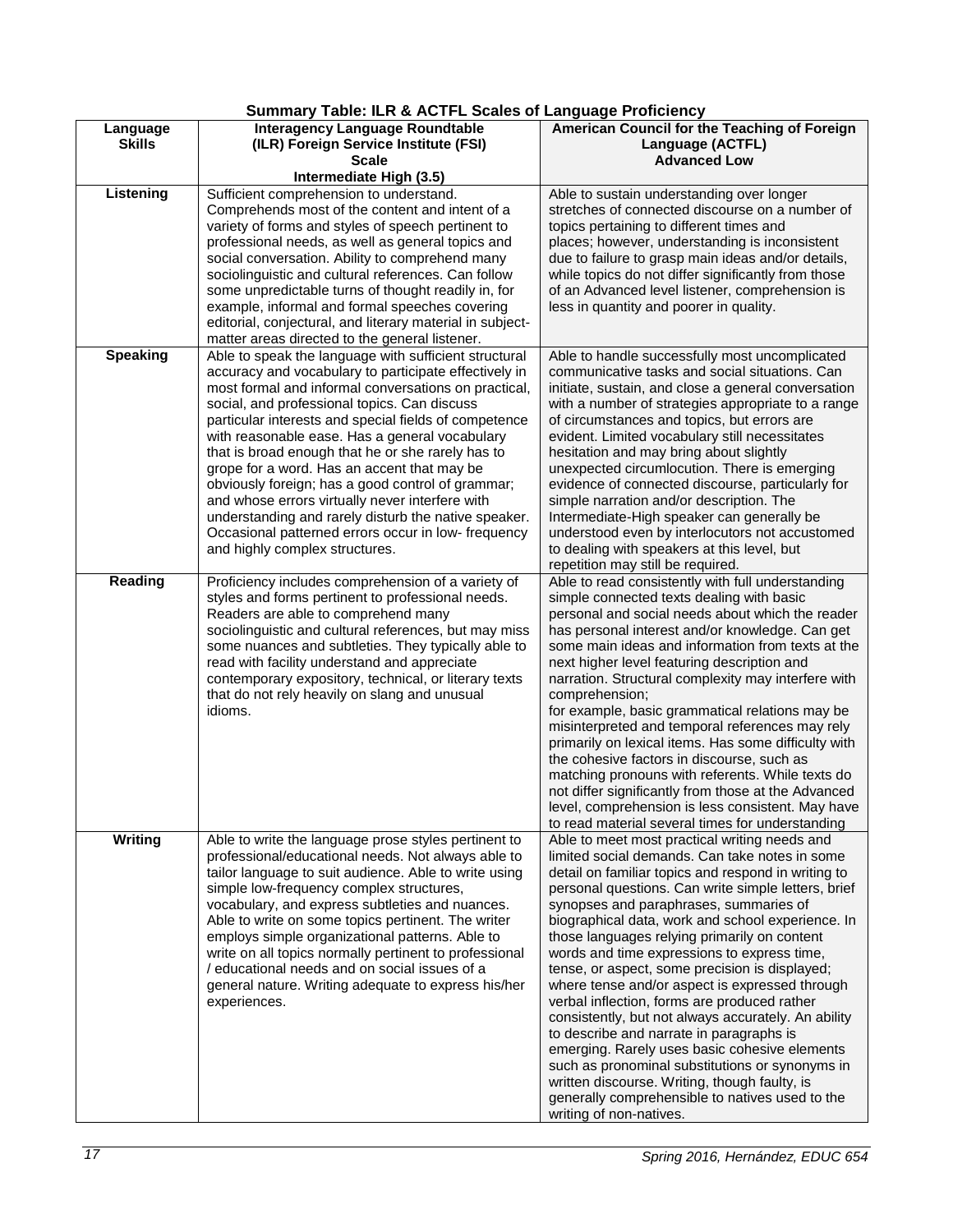## **TENTATIVE COURSE SCHEDULE**

<span id="page-17-0"></span>

| <b>Tentative Course Schedule</b><br>EDUC 654 (01) - Biliteracy Education II: Methodology & Cultural Contexts<br>Spring 2016, CRN 20832<br>Professor: Ana Hernández, Ed. D.<br>updated 1/20/16 |                                                                                                                                                                                                                                                                                                                                                                                                                                                                                                                                                                                                                                     |                                                                                                                                                                                                                                                                                 |  |
|-----------------------------------------------------------------------------------------------------------------------------------------------------------------------------------------------|-------------------------------------------------------------------------------------------------------------------------------------------------------------------------------------------------------------------------------------------------------------------------------------------------------------------------------------------------------------------------------------------------------------------------------------------------------------------------------------------------------------------------------------------------------------------------------------------------------------------------------------|---------------------------------------------------------------------------------------------------------------------------------------------------------------------------------------------------------------------------------------------------------------------------------|--|
| <b>Sesiones</b><br>& fechas                                                                                                                                                                   | <b>Estándares &amp; Temas</b><br>Estándar 4 - Metodología Bilingüe<br>Estándar 5 - Cultura                                                                                                                                                                                                                                                                                                                                                                                                                                                                                                                                          | Lecturas y asignaturas para<br>cada semana                                                                                                                                                                                                                                      |  |
| Sesión 1<br>27 <sub>de</sub><br>enero                                                                                                                                                         | Bilingual Authorization - Standard 4: understand knowledge of<br>intercultural communication and interaction that is linguistically and<br>culturally responsive. Standard 5: understanding of cross-cultural,<br>intercultural and intra-cultural relationships and interactions, as well<br>as contributions of the culture of emphasis in California and the US.<br>Descripción general del curso y requisitos para la Autorización<br>$\bullet$<br><b>Bilingüe</b><br>Introducciones<br>$\bullet$<br>Introducción a la enseñanza de la cultura<br>$\bullet$<br>Introducir las reflexiones y el proyecto de cultura<br>$\bullet$ | Traer una copia del<br>programa de estudios<br>(syllabus)                                                                                                                                                                                                                       |  |
| Sesión 2<br>3 de<br>febrero                                                                                                                                                                   | Bilingual Authorization - Standard 4 - plan, develop, implement<br>and assess standards-aligned content instruction in the primary and<br>target language. And evaluate, select, use and adapt state-board<br>adopted and state-board approved materials, as well as other<br>supplemental instructional materials.<br>Discutir lectura asignada<br>$\bullet$<br>Uso de lenguajes en la clase bilingüe<br>$\bullet$<br>Uso y adaptaciones de materiales que son adoptados por el<br>$\bullet$<br>estado de CA o supleméntales<br>Estándares en español para California<br>$\bullet$                                                 | Buscar en Curso Cougar el<br>capítulo 1 Languages in the<br>Bilingual Classroom (Adelman<br>Reyes & Kleyn, 2010)<br>Common Core Español-<br>bajar el informe de<br>http://commoncore-<br>espanol.com/sites/default/files<br>/Grados%20K-<br>5%20Espa%C3%B1ol%20Na<br>cional.pdf |  |
| Sesión 3<br>10 <sub>de</sub><br>febrero                                                                                                                                                       | Bilingual Authorization - Standard 4 - understand knowledge of<br>intercultural communication and interaction that is linguistically and<br>culturally responsive.<br>Discutir lectura asignada<br>$\bullet$<br>La cultura en la clase bilingüe<br>$\bullet$<br>Como crear buena comunicación e interacción en la clase<br>$\bullet$<br>iEARN/Orillas - conocimiento<br>$\bullet$                                                                                                                                                                                                                                                   | Buscar en Curso Cougar el<br>capítulo 2 Cultures in the<br>Bilingual Classroom (Adelman<br>Reyes & Kleyn, 2010)                                                                                                                                                                 |  |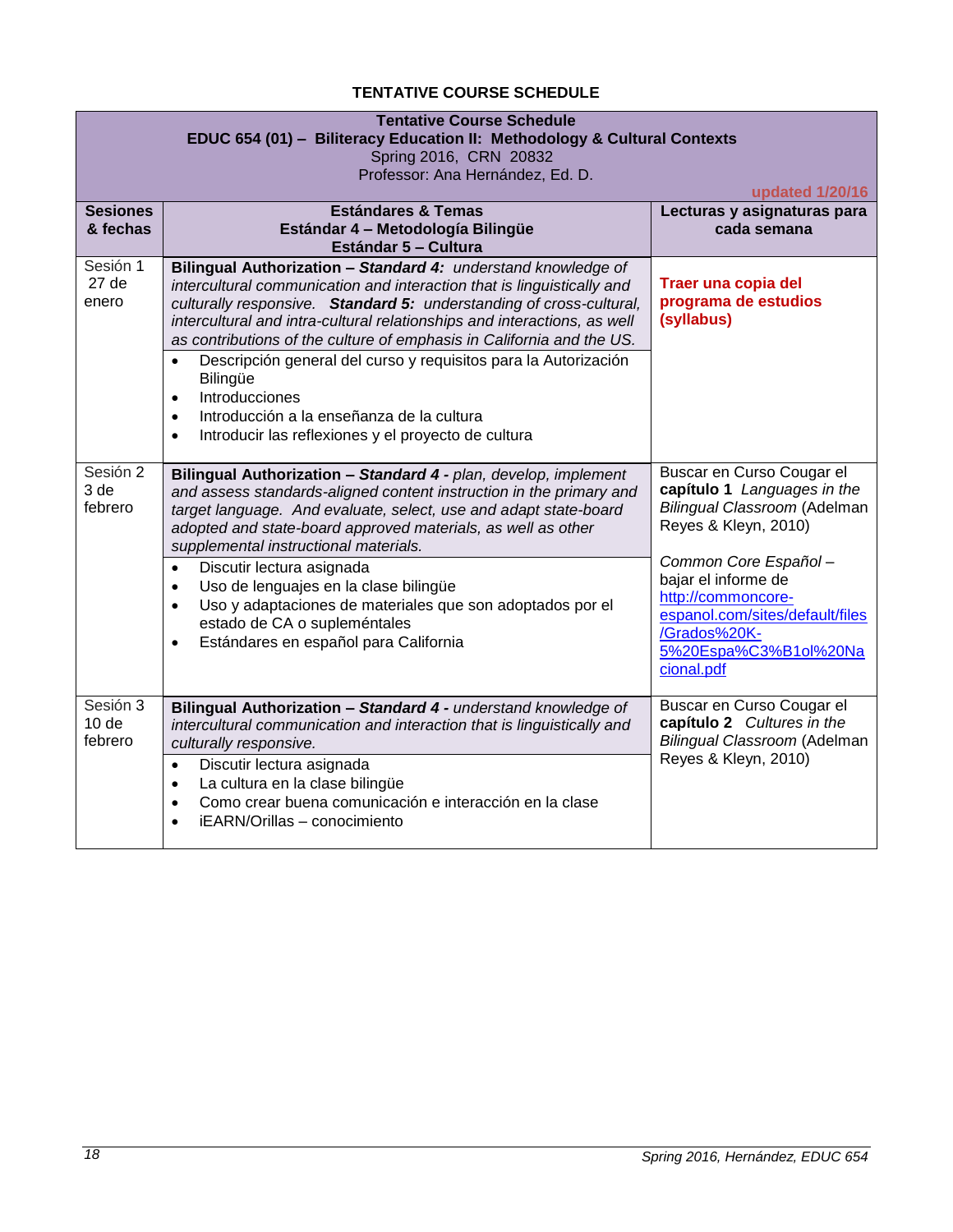| Sesión 4<br>17 <sub>de</sub><br>febrero | Bilingual Authorization - Standard 5 - knowledge of the traditions,<br>roles, status, and communication patterns of the culture of emphasis<br>as experienced in the country or countries of origin and in the US.<br>Contexto para el libro Words Were All we Had: Becoming<br>$\bullet$<br><b>Bilingual Against the Odds</b><br>Introducir la unidad temática<br>$\bullet$<br>Asesoramientos para la unidad temática<br>$\bullet$<br>iEARN/Orillas - conocimiento<br>$\bullet$                                                                                                                                                                                                                                                                                                                  | Introducción - Words (Luz<br>Reyes, 2011)<br>Entregar: La reflexión #1 de<br>lecturas (Adelman Reyes &<br>Kleyn, 2010) a Cougar<br>Course.      |
|-----------------------------------------|---------------------------------------------------------------------------------------------------------------------------------------------------------------------------------------------------------------------------------------------------------------------------------------------------------------------------------------------------------------------------------------------------------------------------------------------------------------------------------------------------------------------------------------------------------------------------------------------------------------------------------------------------------------------------------------------------------------------------------------------------------------------------------------------------|-------------------------------------------------------------------------------------------------------------------------------------------------|
| Sesión 5<br>24 de<br>febrero            | Bilingual Authorization - Standard 5 - knowledge of major<br>historical events, political, economic, religious, and educational<br>factors that influence the socialization and acculturation experiences<br>of the target groups in the California and the U.S.<br>Narrativas Parte 1 del libro Words Were All we Had: Becoming<br>$\bullet$<br><b>Bilingual Against the Odds</b><br>Discutir lectura asignada<br>$\bullet$<br>Compartir el proyecto de cultura en clase - fotovoz y bolsa<br>$\bullet$<br>cultural<br>iEARN/Orillas - proyecto<br>$\bullet$                                                                                                                                                                                                                                     | Parte I - Words (Reyes, 2011)<br><b>Entregar:</b> Proyecto de cultura<br>(fotovoz y bolsa cultural) a<br>Cougar Course y traerlo a la<br>clase. |
| Sesión 6<br>2 de<br>marzo               | Bilingual Authorization - Standard 5 - demonstrate knowledge of<br>the country/countries of origin, including geographic barriers,<br>demographic and linguistic patterns, and the ways in which these<br>affect trends of migration, immigration and settlement in the United<br>States.<br>Narrativas Parte II del libro Words Were All we Had: Becoming<br>$\bullet$<br><b>Bilingual Against the Odds</b><br>Factores que influencian la socialización y aculturación en<br>$\bullet$<br>EE.UU.<br>Introducir la asignatura del evento histórico<br>٠<br>Trabajar en eventos históricos<br>$\bullet$<br>iEARN/Orillas - proyecto<br>$\bullet$<br>Dra. Anne Elsbree - Coordinadora del Progama de Maestria<br>$\bullet$                                                                         | Parte II - Words (Reyes,<br>2011)                                                                                                               |
| Sesión 7<br>9 de<br>marzo               | Bilingual Authorization - Standard 5 - knowledge of major<br>historical events, political, economic, religious, and educational<br>factors that influence the socialization and acculturation experiences<br>of the target groups in the California and the U.S. Standard 4 -<br>employ a variety of instructional and assessment strategies,<br>appropriate to student language proficiency levels, that foster<br>higher-order thinking skills.<br>Leer - Narrativas Parte III del libro Words Were All we Had:<br>$\bullet$<br><b>Becoming Bilingual Against the Odds</b><br>Examinar el borrador de tu unidad temática (4 dominios<br>$\bullet$<br>lingüísticos y el puente lingüístico). Hacer los cambios<br>necesarios.<br>Trabajar en eventos históricos<br>٠<br>iEARN/Orillas - proyecto | Parte III- Words (Reyes,<br>2011)                                                                                                               |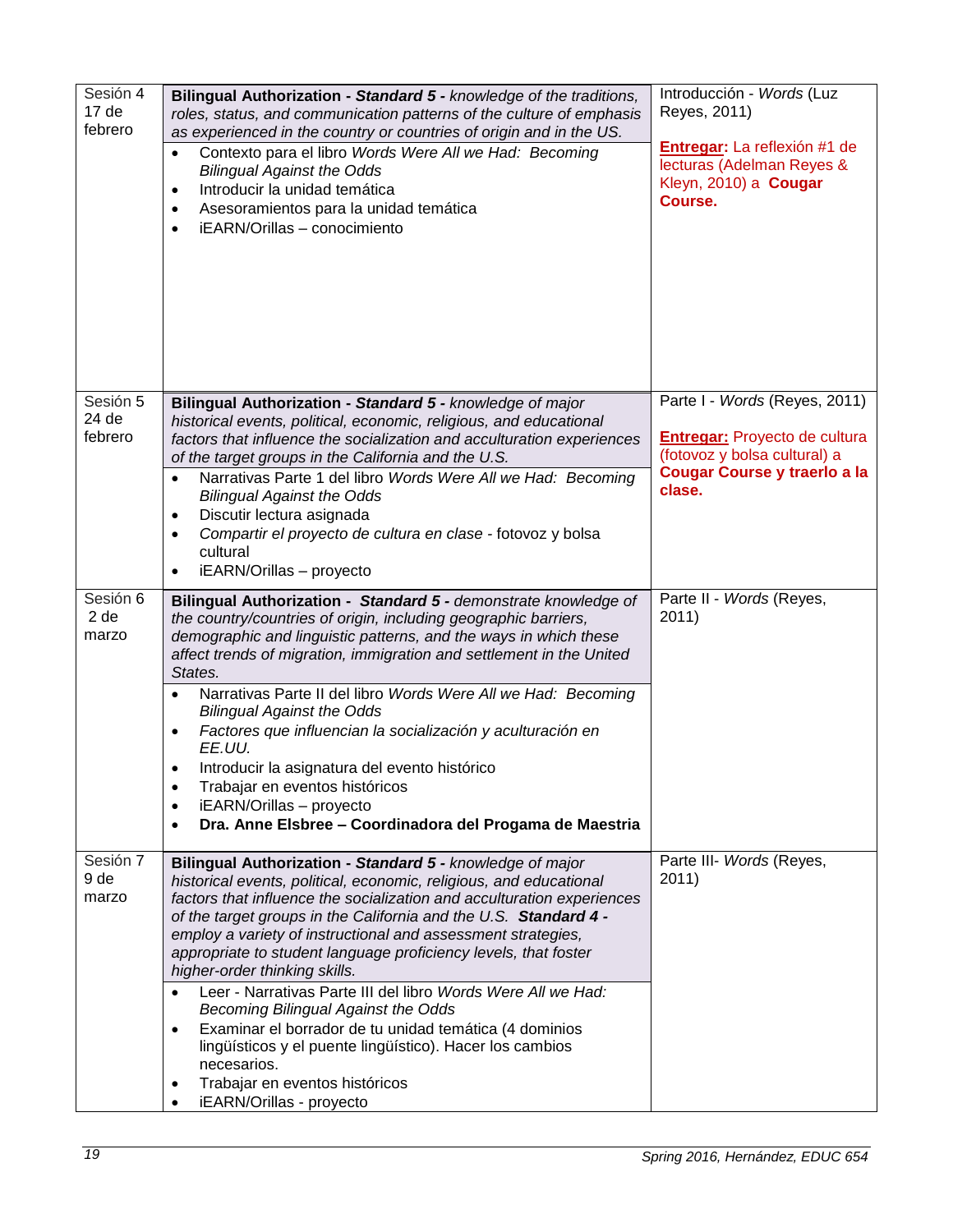| Sesión 8<br>16 <sub>de</sub><br>marzo                   | Bilingual Authorization - Standard 5 - knowledge of major<br>historical events, political, economic, religious, and educational<br>factors that influence the socialization and acculturation experiences<br>of the target groups in the California and the U.S.<br>Narrativas Parte IV del libro Words Were All we Had: Becoming<br>$\bullet$<br><b>Bilingual Against the Odds</b><br>Invitada: Autora - Dra. María de la Luz Reyes<br>$\bullet$<br>iEARN/Orillas - proyecto<br>$\bullet$                                                                                                                                                       | Parte IV - Words (Reyes,<br>2011)                                                                                                                                                                                                 |  |  |  |  |
|---------------------------------------------------------|--------------------------------------------------------------------------------------------------------------------------------------------------------------------------------------------------------------------------------------------------------------------------------------------------------------------------------------------------------------------------------------------------------------------------------------------------------------------------------------------------------------------------------------------------------------------------------------------------------------------------------------------------|-----------------------------------------------------------------------------------------------------------------------------------------------------------------------------------------------------------------------------------|--|--|--|--|
| Spring Break 21-25 de marzo                             |                                                                                                                                                                                                                                                                                                                                                                                                                                                                                                                                                                                                                                                  |                                                                                                                                                                                                                                   |  |  |  |  |
| Sesión 9<br>30 de<br>marzo<br><b>ONLINE</b>             | Bilingual Authorization - Standard 4 - Understand the<br>interrelatedness among the four domains of language (listening,<br>speaking, reading, writing) & to know language forms & functions.<br>Employ a variety of instructional and assessment strategies,<br>appropriate to student language proficiency levels, that foster<br>higher-order thinking skills.<br>Discusión de la alfabetización funcional y la alfabetización en<br>$\bullet$<br>las materias escolares<br>iEARN/Orillas - proyecto<br>$\bullet$<br>Examinar el borrador de tu unidad temática (instrucción y<br>$\bullet$<br>asesoramientos). Hacer los cambios necesarios. | See reading: Cougar Course:<br>Ch. 4 Functional Literacy<br>(Gregory & Burkman, 2012)<br>Ch. 5 Content Literacy<br>(Gregory & Burkman, 2012)<br>Entregar: La reflexión #2 de<br>lecturas (Reyes, 2011) a<br><b>Cougar Course.</b> |  |  |  |  |
| Sesión 10<br>6 de abril                                 | Bilingual Authorization - Standard 5 - knowledge of major<br>historical events, political, economic, religious, and educational<br>factors that influence the socialization and acculturation experiences<br>of the target groups in the California and the U.S. Standard 4 -<br>understand knowledge of intercultural communication and<br>interaction that is linguistically and culturally responsive.<br>Invitado: Simon Silva, Artist (USU - Arts & Lecture)<br>You will need to get a ticket - free online.                                                                                                                                | <b>Attend Lecture - USU</b><br>6:00 PM<br>Simon Silva - Artist & Writer<br>Arts & Lecture Program                                                                                                                                 |  |  |  |  |
| Sesión 11<br>13 <sub>de</sub><br>abril<br><b>ONLINE</b> | Bilingual Authorization - Standard 4 - Understand the<br>interrelatedness among the four domains of language (listening,<br>speaking, reading, writing) & to know language forms & functions.<br>Gestionar la diversidad de la alfabetización<br>$\bullet$<br>La alfabetización tecnológica<br>$\bullet$<br>Anadir algún aspecto tecnológico al borrador de tu unidad<br>$\bullet$<br>temática. Hacer los cambios necesarios.<br>FYI - All TPAs due this week for TCs acquiring their MS/SS<br>$\bullet$<br>credentials                                                                                                                          | See reading: Cougar Course:<br>Ch. 6 Technological Literacy<br>(Gregory & Burkman, 2012)<br>Ch. 8 Managing Diverse<br>Literacies (Gregory &<br>Burkman, 2012)                                                                     |  |  |  |  |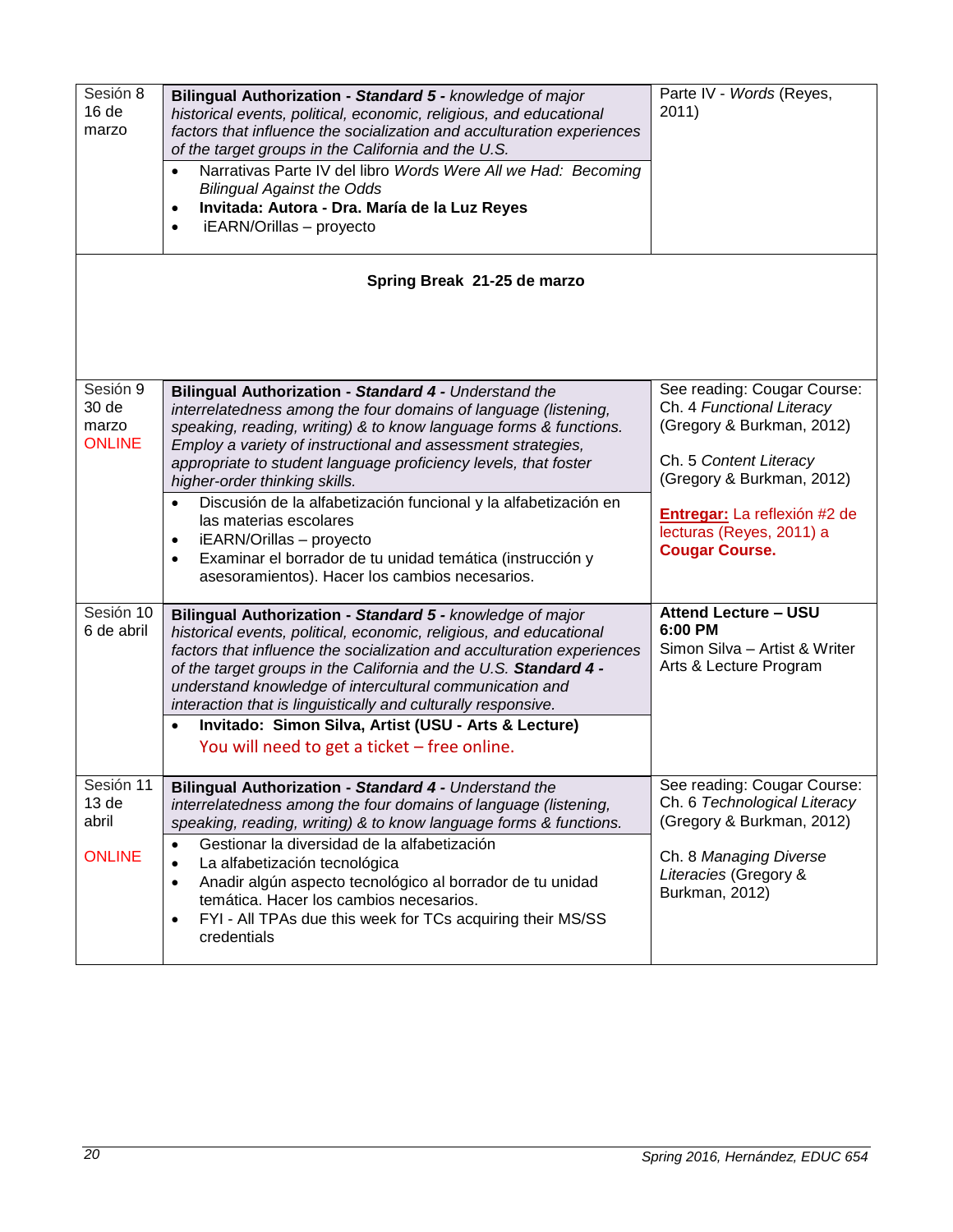| Sesión 12<br>20 de<br>abril | Bilingual Authorization - Standard 4 - Have knowledge of<br>bilingual instructional models, instructional strategies & materials to<br>appropriately apply them to their instructional & assessment<br>practices.<br>Introducir la asignatura de TPE 16<br>$\bullet$<br>Discutir lectura asignada<br>$\bullet$<br>Retroalimentación - Compartir los borradores de las unidades<br>$\bullet$<br>temáticas en grupos.<br>Trabajar en eventos históricos.<br>$\bullet$<br>iEARN/Orillas - reflexiones<br>$\bullet$<br>José Melo, maestro de ELD, VCPUSD y graduado con la<br>$\bullet$<br>Autorización Bilingüe | Chs 1-3 - Enrique's Journey<br>(Nazario, 2014)<br>Entregar: La reflexión #3 de<br>lecturas (Gregory &<br>Burkman, 2012) a Cougar<br>Course.                                                                                                                              |
|-----------------------------|--------------------------------------------------------------------------------------------------------------------------------------------------------------------------------------------------------------------------------------------------------------------------------------------------------------------------------------------------------------------------------------------------------------------------------------------------------------------------------------------------------------------------------------------------------------------------------------------------------------|--------------------------------------------------------------------------------------------------------------------------------------------------------------------------------------------------------------------------------------------------------------------------|
| Sesión 13<br>27 de<br>abril | Bilingual Authorization - Standard 4 - employ a variety of<br>instructional and assessment strategies, appropriate to student<br>language proficiency levels, that foster higher-order thinking skills.<br>Discutir la lectura asignada<br>$\bullet$<br>Finalizar las unidades temáticas<br>$\bullet$<br>Trabajar en los eventos históricos<br>$\bullet$<br>Programa de doble inmersión<br>$\bullet$<br>iEARN/Orillas - reflexiones<br>$\bullet$<br>Invitado a clase - no todavía confirmado<br>$\bullet$                                                                                                    | Chs 4-7 - Enrique's Journey<br>(Nazario, 2014)                                                                                                                                                                                                                           |
| Sesión 14<br>4 de<br>mayo   | Bilingual Authorization - Standard 4 - Have knowledge of<br>bilingual instructional models, instructional strategies & materials to<br>appropriately apply them to their instructional & assessment<br>practices.<br>Discutir la lectura asignada en CC<br>$\bullet$<br>Trabajar en eventos históricos, reflexión y TPE 16.<br>$\bullet$<br>Invitado a clase - no todavía confirmado<br>$\bullet$                                                                                                                                                                                                            | Chs 8-end - Enrique's<br>Journey (Nazario, 2014)<br>Entregar: La unidad temática<br>a Cougar Course.                                                                                                                                                                     |
| Sesión 15<br>11 de<br>mayo  | Bilingual Authorization - Standard 5 - knowledge of major<br>historical events, political, economic, religious, and educational<br>factors that influence the socialization and acculturation experiences<br>of the target groups in the California and the U.S.<br>Presentaciones: Galería de Eventos Históricos<br>Discutir de lo que hemos aprendido en el curso y las<br>$\bullet$<br>conexiones con tu práctica en las escuelas públicas<br>¿Cuáles son tus próximos pasos en tu educación y enseñanza?<br>$\bullet$<br>Evaluar el curso - EDUC 654<br>$\bullet$                                        | Entregar: TPE 16 Reflexión.<br>This is an authorization<br>signature assignment - must<br>be uploaded to <b>Cougar</b><br><b>Course &amp; TaskStream.</b><br><b>Entregar:</b> El evento histórico<br>a Cougar Course.<br>Presentaciones: Galería de<br>carteles en clase |
| Examen<br>Final             | No habrá un examen final para esta clase.                                                                                                                                                                                                                                                                                                                                                                                                                                                                                                                                                                    | <b>Nada</b>                                                                                                                                                                                                                                                              |

## **IMPORTANTE:**

Las lecturas son de nuestros textos y los artículos / capítulos adicionales se encontrarán en nuestro Curso Cougar. Por favor, busquen las lecturas adicionales en nuestro Moodle para este curso. También la profesora tendrá la oportunidad de quitar o añadir actividades para cada sesión cuando sea necesario. Habrá sesiones con invitados a la clase que todavía no están designadas en nuestro calendario del curso. Estas se irán añadiendo al curso durante el semestre después que los invitados confirmen sus fechas.